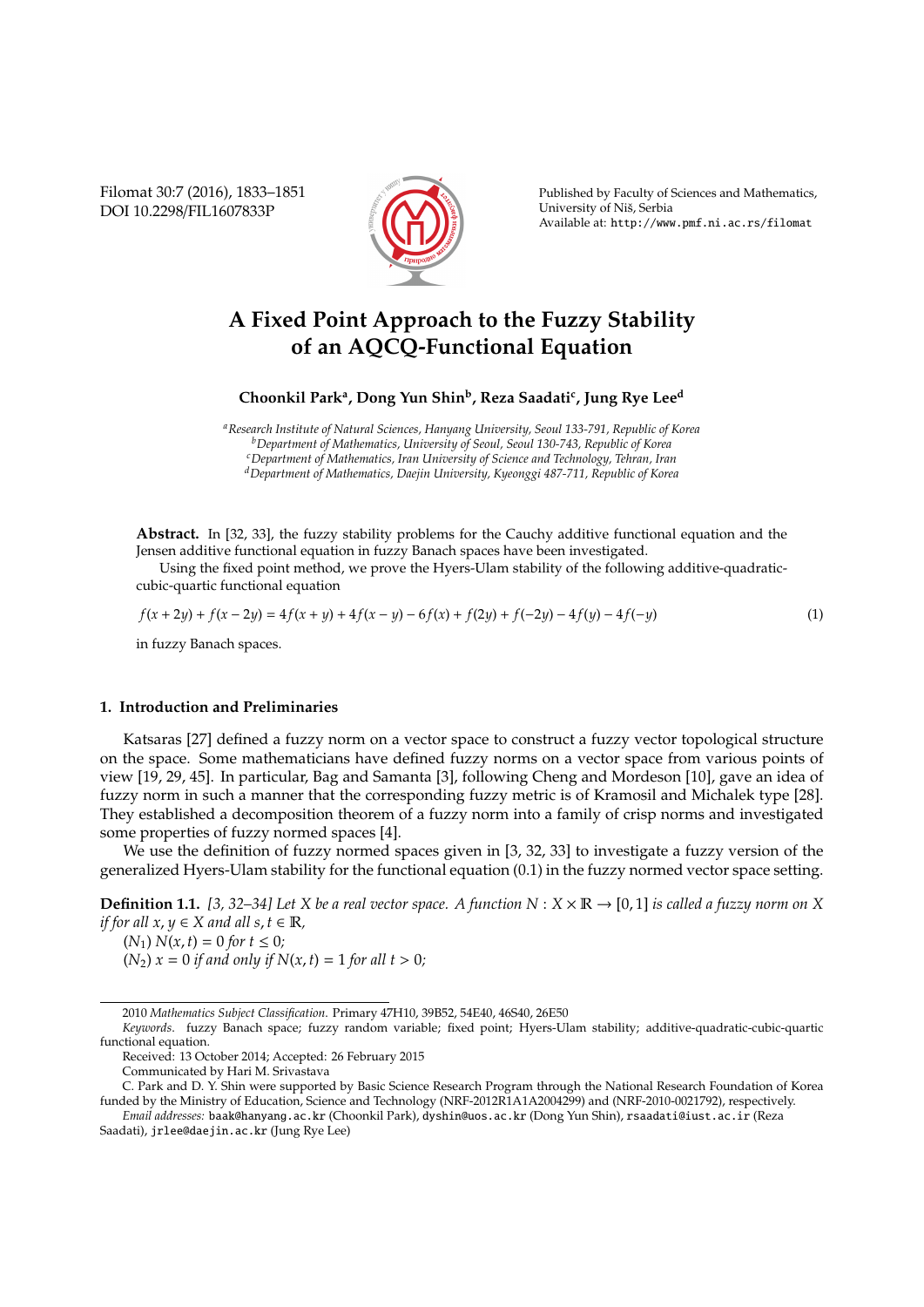$(N_3) N(cx, t) = N(x, \frac{t}{|c|})$  *if*  $c \neq 0$ *;*  $(N_4) N(x + y, s + t) \geq min\{N(x, s), N(y, t)\};$ (*N*<sub>5</sub>) *N*(*x*, ·) *is a non-decreasing function of* **R** *and*  $\lim_{t\to\infty} N(x,t) = 1$ *;*  $(N_6)$  for  $x \neq 0$ ,  $N(x, \cdot)$  *is continuous on* R.

The pair (*X*, *N*) is called a *fuzzy normed vector space*. The properties of fuzzy normed vector spaces and examples of fuzzy norms are given in [32, 35].

**Definition 1.2.** *[3, 32–34] Let* (*X*, *N*) *be a fuzzy normed vector space. A sequence* {*xn*} *in X is said to be convergent or converge if there exists an*  $x \in X$  *such that*  $\lim_{n\to\infty} N(x_n - x, t) = 1$  *for all t* > 0*. In this case, x is called the limit of the sequence*  $\{x_n\}$  *and we denote it by* N-lim<sub>*n*→∞</sub>  $x_n = x$ .

**Definition 1.3.** [3, 32, 33] Let  $(X, N)$  be a fuzzy normed vector space. A sequence  $\{x_n\}$  in X is called Cauchy if for *each*  $\varepsilon > 0$  *and each*  $t > 0$  *there exists an*  $n_0 \in \mathbb{N}$  *such that for all*  $n \ge n_0$  *and all*  $p > 0$ *, we have*  $N(x_{n+p} - x_n, t) > 1 - \varepsilon$ *.* 

It is well-known that every convergent sequence in a fuzzy normed vector space is Cauchy. If each Cauchy sequence is convergent, then the fuzzy norm is said to be *complete* and the fuzzy normed vector space is called a *fuzzy Banach space*.

We say that a mapping  $f : X \to Y$  between fuzzy normed vector spaces X and Y is continuous at a point  $x_0 \in X$  if for each sequence  $\{x_n\}$  converging to  $x_0$  in X, then the sequence  $\{f(x_n)\}$  converges to  $f(x_0)$ . If  $f: X \to Y$  is continuous at each  $x \in X$ , then  $f: X \to Y$  is said to be *continuous* on *X* (see [4]).

The stability problem of functional equations originated from a question of Ulam [42] concerning the stability of group homomorphisms. Hyers [22] gave a first affirmative partial answer to the question of Ulam for Banach spaces. Hyers' Theorem was generalized by Aoki [2] for additive mappings and by Th.M. Rassias [39] for linear mappings by considering an unbounded Cauchy difference. A generalization of the Th.M. Rassias theorem was obtained by Găvruta [21] by replacing the unbounded Cauchy difference by a general control function in the spirit of Th.M. Rassias' approach.

The functional equation

$$
f(x + y) + f(x - y) = 2f(x) + 2f(y)
$$

is called a *quadratic functional equation*. In particular, every solution of the quadratic functional equation is said to be a *quadratic mapping*. A generalized Hyers-Ulam stability problem for the quadratic functional equation was proved by Skof [41] for mappings  $f : X \to Y$ , where *X* is a normed space and *Y* is a Banach space. Cholewa [11] noticed that the theorem of Skof is still true if the relevant domain *X* is replaced by an Abelian group. Czerwik [12] proved the Hyers-Ulam stability of the quadratic functional equation. The stability problems of several functional equations have been extensively investigated by a number of authors and there are many interesting results concerning this problem (see [1, 5, 6, 18, 23, 26, 40, 43, 44]).

In [25], Jun and Kim considered the following cubic functional equation

$$
f(2x + y) + f(2x - y) = 2f(x + y) + 2f(x - y) + 12f(x).
$$
 (2)

It is easy to show that the function  $f(x) = x^3$  satisfies the functional equation (2), which is called a *cubic functional equation* and every solution of the cubic functional equation is said to be a *cubic mapping*.

In [30], Lee et al. considered the following quartic functional equation

$$
f(2x + y) + f(2x - y) = 4f(x + y) + 4f(x - y) + 24f(x) - 6f(y).
$$
\n(3)

It is easy to show that the function  $f(x) = x^4$  satisfies the functional equation (3), which is called a *quartic functional equation* and every solution of the quartic functional equation is said to be a *quartic mapping*.

Let *X* be a set. A function  $d : X \times X \to [0, \infty]$  is called a *generalized metric* on *X* if *d* satisfies

- (1)  $d(x, y) = 0$  if and only if  $x = y$ ;
- (2)  $d(x, y) = d(y, x)$  for all  $x, y \in X$ ;
- (3)  $d(x, z) \le d(x, y) + d(y, z)$  for all  $x, y, z \in X$ .

We recall a fundamental result in fixed point theory.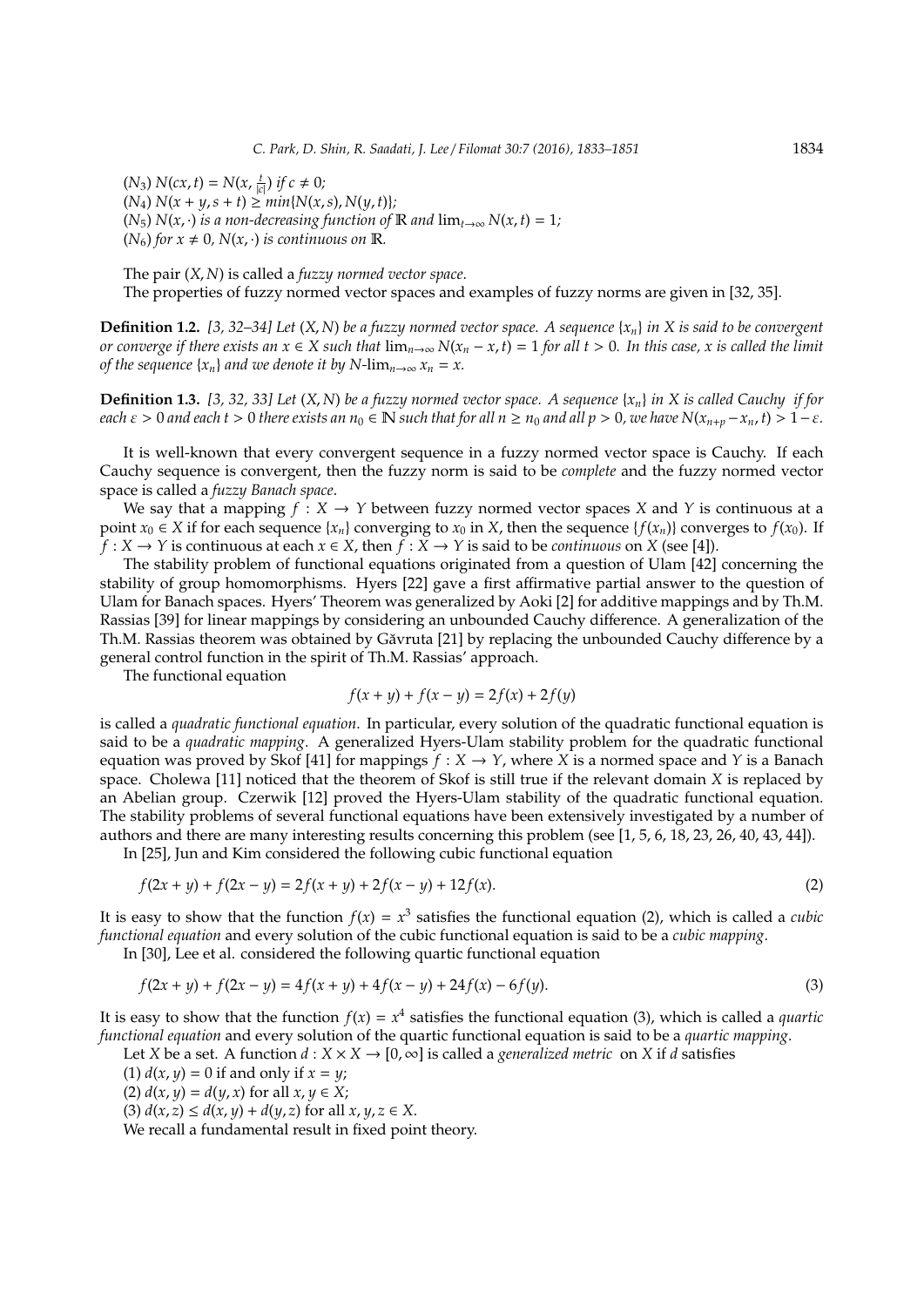**Theorem 1.4.** [7, 14] Let  $(X, d)$  be a complete generalized metric space and let  $J: X \to X$  be a strictly contractive *mapping with Lipschitz constant L* < 1*. Then for each given element x* ∈ *X, either*

$$
d(J^nx,J^{n+1}x)=\infty
$$

*for all nonnegative integers n or there exists a positive integer n<sub>0</sub> such that* 

 $(1) d(J<sup>n</sup>x, J<sup>n+1</sup>x) < \infty, \qquad \forall n \ge n_0;$ 

(2) *the sequence*  $\{J^n x\}$  *converges to a fixed point y\* of J;* 

(3) *y*<sup>\*</sup> *is the unique fixed point of J in the set*  $Y = \{y \in X \mid d(J^{n_0}x, y) < \infty\}$ *;* 

(4)  $d(y, y^*)$  ≤  $\frac{1}{1-L}d(y, Jy)$  *for all y* ∈ *Y*.

In 1996, G. Isac and Th.M. Rassias [24] were the first to provide applications of stability theory of functional equations for the proof of new fixed point theorems with applications. By using fixed point methods, the stability problems of several functional equations have been extensively investigated by a number of authors (see [8, 9, 35–38]).

The theory of probabilistic normed spaces(briefly, PN-spaces) is important as a generalization of deterministic result of linear normed spaces and also in the study of random operator equations. The PN-spaces may also provide us the appropriate tools to study the geometry of nuclear physics and have important application in quantum particle physics particularly in string theory and  $\varepsilon^{\infty}$  where studied by El. Naschie [15]. The Hyers-Ulam stability of different functional equations in random normed spaces, PN-spaces and fuzzy normed spaces has been recently studied in [31]-[34].

This paper is organized as follows: In Section 2, we prove the Hyers-Ulam stability of the additivequadratic-cubic-quartic functional equation (1) in fuzzy Banach spaces for an odd case. In Section 3, we prove the Hyers-Ulam stability of the additive-quadratic-cubic-quartic functional equation (1) in fuzzy Banach spaces for an even case.

Throughout this paper, assume that *X* is a vector space and that (*Y*, *N*) is a fuzzy Banach space.

### **2. Hyers-Ulam Stability of the Functional Equation** (1)**: an Odd Case**

One can easily show that an odd mapping  $f : X \to Y$  satisfies (1) if and only if the odd mapping mapping  $f: X \rightarrow Y$  is an additive-cubic mapping, i.e.,

$$
f(x+2y) + f(x-2y) = 4f(x+y) + 4f(x-y) - 6f(x).
$$

It was shown in [17, Lemma 2.2] that  $g(x) := f(2x) - 2f(x)$  and  $h(x) := f(2x) - 8f(x)$  are cubic and additive, respectively, and that  $f(x) = \frac{1}{6}g(x) - \frac{1}{6}h(x)$ .

One can easily show that an even mapping  $f : X \to Y$  satisfies (1) if and only if the even mapping  $f: X \rightarrow Y$  is a quadratic-quartic mapping, i.e.,

$$
f(x+2y) + f(x-2y) = 4f(x+y) + 4f(x-y) - 6f(x) + 2f(2y) - 8f(y).
$$

It was shown in [16, Lemma 2.1] that  $q(x) := f(2x) - 4f(x)$  and  $h(x) := f(2x) - 16f(x)$  are quartic and quadratic, respectively, and that  $f(x) = \frac{1}{12}g(x) - \frac{1}{12}h(x)$ .

For a given mapping  $f: X \to Y$ , we define

$$
Df(x, y) := f(x + 2y) + f(x - 2y) - 4f(x + y) - 4f(x - y) + 6f(x)
$$
  
- 
$$
f(2y) - f(-2y) + 4f(y) + 4f(-y)
$$

for all  $x, y \in X$ .

Using the fixed point method, we prove the Hyers-Ulam stability of the functional equation  $Df(x, y) = 0$ in fuzzy Banach spaces: an odd case.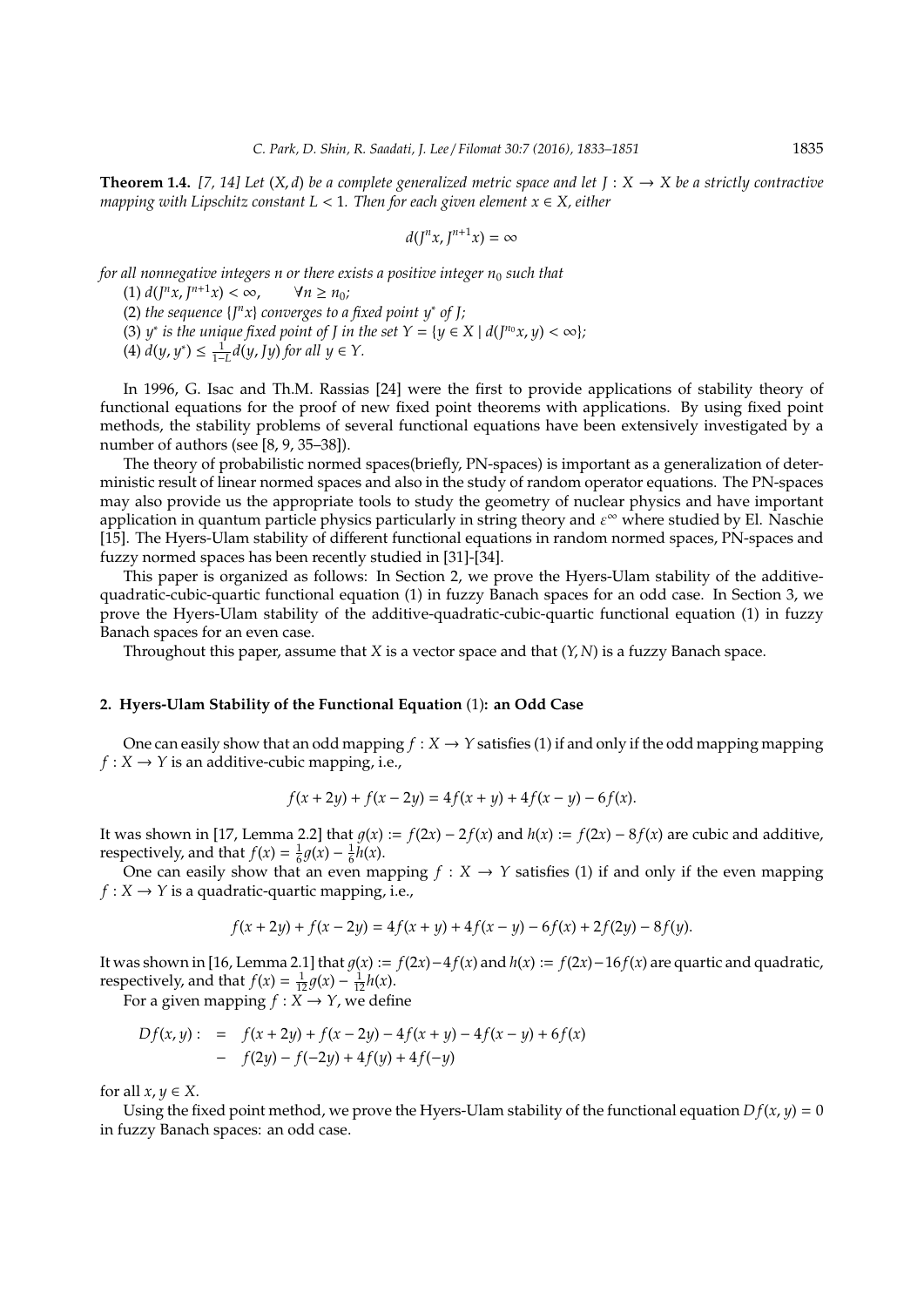**Theorem 2.1.** Let  $\varphi: X^2 \to [0, \infty)$  be a function such that there exists an  $L < 1$  with

$$
\varphi(x,y)\leq \frac{L}{8}\varphi\left(2x,2y\right)
$$

*for all x, y*  $\in$  *X.* Let *f* : *X*  $\rightarrow$  *Y be an odd mapping satisfying* 

$$
N(Df(x, y), t) \ge \frac{t}{t + \varphi(x, y)}
$$
\n<sup>(4)</sup>

*for all*  $x, y \in X$  *and all*  $t > 0$ *. Then* 

$$
C(x) := N \text{-} \lim_{n \to \infty} 8^n \left( f\left(\frac{x}{2^{n-1}}\right) - 2f\left(\frac{x}{2^n}\right) \right)
$$

*exists for each*  $x \in X$  *and defines a cubic mapping*  $C : X \rightarrow Y$  *such that* 

$$
N(f(2x) - 2f(x) - C(x), t) \ge \frac{(8 - 8L)t}{(8 - 8L)t + 5L(\varphi(x, x) + \varphi(2x, x))}
$$
(5)

*for all*  $x \in X$  *and all*  $t > 0$ *.* 

*Proof.* Letting  $x = y$  in (4), we get

$$
N(f(3y) - 4f(2y) + 5f(y), t) \ge \frac{t}{t + \varphi(y, y)}
$$
\n(6)

for all  $\psi \in X$  and all  $t > 0$ .

Replacing *x* by 2*y* in (4), we get

$$
N(f(4y) - 4f(3y) + 6f(2y) - 4f(y), t) \ge \frac{t}{t + \varphi(2y, y)}
$$
\n(7)

for all  $\psi \in X$  and all  $t > 0$ .

By (6) and (7),

$$
N(f(4y) - 10f(2y) + 16f(y), 4t + t)
$$
  
\n
$$
\geq \min \{ N(4(f(3y) - 4f(2y) + 5f(y)), 4t),
$$
  
\n
$$
N(f(4y) - 4f(3y) + 6f(2y) - 4f(y), t) \}
$$
  
\n
$$
\geq \frac{t}{t + \varphi(y, y) + \varphi(2y, y)}
$$
\n(8)

for all *y* ∈ *X* and all *t* > 0. Letting *y* :=  $\frac{x}{2}$  and *g*(*x*) := *f*(2*x*) − 2*f*(*x*) for all *x* ∈ *X*, we get

$$
N\left(g(x) - 8g\left(\frac{x}{2}\right), 5t\right) \ge \frac{t}{t + \varphi\left(\frac{x}{2}, \frac{x}{2}\right) + \varphi\left(x, \frac{x}{2}\right)}\tag{9}
$$

for all  $x \in X$  and all  $t > 0$ .

Consider the set

$$
S := \{ g : X \to Y \}
$$

and introduce the generalized metric on *S*:

$$
d(g,h)=\inf\{\mu\in\mathbb{R}_+:N(g(x)-h(x),\mu t)\geq \frac{t}{t+\varphi(x,x)+\varphi(2x,x)},\ \forall x\in X,\forall t>0\},
$$

where, as usual, inf  $\phi = +\infty$ . It is easy to show that  $(S, d)$  is complete. (See the proof of [31, Lemma 2.1].) Now we consider the linear mapping  $J : S \rightarrow S$  such that

$$
Jg(x) := 8g\left(\frac{x}{2}\right)
$$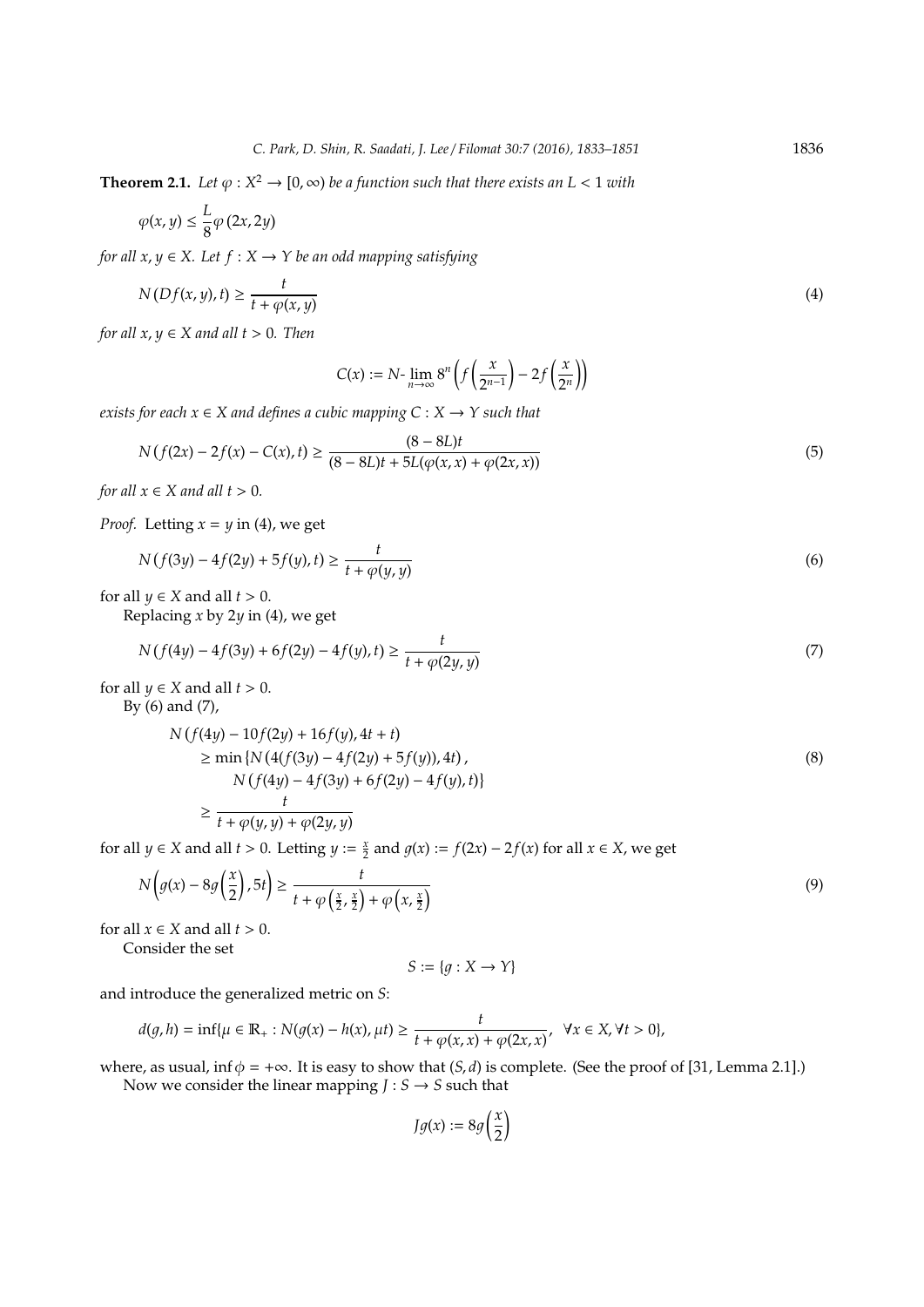for all  $x \in X$ .

Let  $g, h \in S$  be given such that  $d(g, h) = \varepsilon$ . Then

$$
N(g(x) - h(x), \varepsilon t) \ge \frac{t}{t + \varphi(x, x) + \varphi(2x, x)}
$$

for all  $x \in X$  and all  $t > 0$ . Hence

$$
N(Jg(x) - Jh(x), L\varepsilon t) = N\left(8g\left(\frac{x}{2}\right) - 8h\left(\frac{x}{2}\right), L\varepsilon t\right)
$$
  

$$
= N\left(g\left(\frac{x}{2}\right) - h\left(\frac{x}{2}\right), \frac{L}{8}\varepsilon t\right)
$$
  

$$
\geq \frac{\frac{Lt}{8}}{\frac{Lt}{8} + \varphi\left(\frac{x}{2}, \frac{x}{2}\right) + \varphi\left(x, \frac{x}{2}\right)} \geq \frac{\frac{Lt}{8}}{\frac{Lt}{8} + \frac{L}{8}(\varphi(x, x) + \varphi(2x, x))}
$$
  

$$
= \frac{t}{t + \varphi(x, x) + \varphi(2x, x)}
$$

for all  $x \in X$  and all  $t > 0$ . So  $d(g, h) = \varepsilon$  implies that  $d(Jg, Jh) \leq L\varepsilon$ . This means that

$$
d(Jg, Jh) \le Ld(g, h)
$$

for all  $q, h \in S$ .

It follows from (9) that

$$
N\left(g(x) - 8g\left(\frac{x}{2}\right), \frac{5L}{8}t\right) \ge \frac{t}{t + \varphi(x, x) + \varphi(2x, x)}
$$

for all  $x \in X$  and all  $t > 0$ . So  $d(g, Jg) \le \frac{5L}{8}$ .

By Theorem 1.4, there exists a mapping  $C: X \rightarrow Y$  satisfying the following:

(1) *C* is a fixed point of *J*, i.e.,

$$
C\left(\frac{x}{2}\right) = \frac{1}{8}C(x) \tag{10}
$$

for all  $x \in X$ . Since  $g: X \to Y$  is odd,  $C: X \to Y$  is an odd mapping. The mapping *C* is a unique fixed point of *J* in the set

$$
M = \{ g \in S : d(f, g) < \infty \}.
$$

This implies that *C* is a unique mapping satisfying (10) such that there exists a  $\mu \in (0, \infty)$  satisfying

$$
N(g(x) - C(x), \mu t) \ge \frac{t}{t + \varphi(x, x) + \varphi(2x, x)}
$$

for all  $x \in X$  and all  $t > 0$ ;

(2)  $d(J^n g, C) \to 0$  as  $n \to \infty$ . This implies the equality

$$
N\text{-}\lim_{n\to\infty}8^n g\left(\frac{x}{2^n}\right) = C(x)
$$

for all  $x \in X$ ;

(3)  $d(g, C) \leq \frac{1}{1-L} d(g, Jg)$ , which implies the inequality

$$
d(g, C) \le \frac{5L}{8 - 8L}.
$$

This implies that the inequality (5) holds.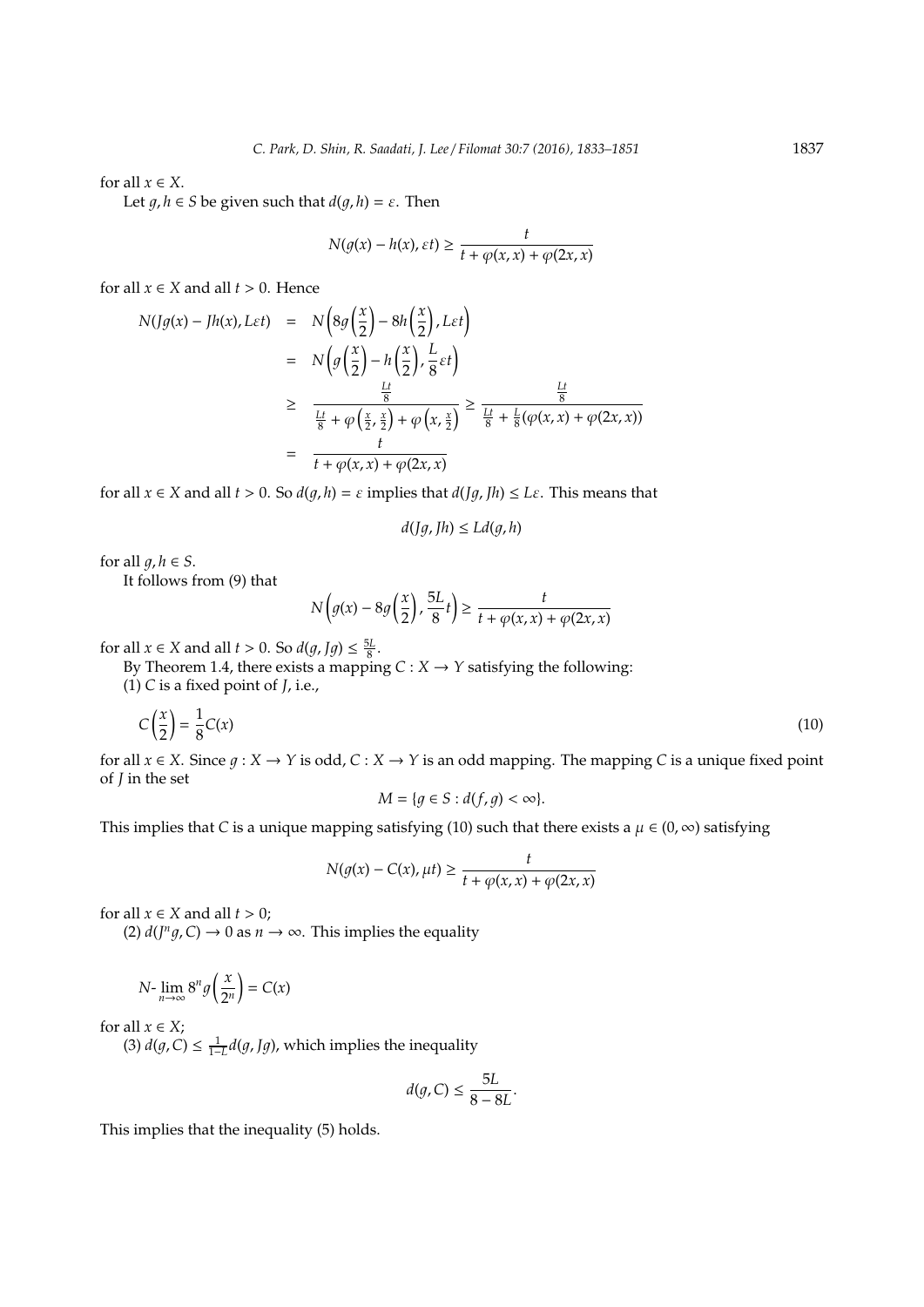$By (4),$ 

$$
N\left(8^nD g\left(\frac{x}{2^n},\frac{y}{2^n}\right),8^n t\right) \ge \frac{t}{t+\varphi\left(\frac{x}{2^n},\frac{y}{2^n}\right)}
$$

for all  $x, y \in X$ , all  $t > 0$  and all  $n \in \mathbb{N}$ . So

$$
N\left(8^nDg\left(\frac{x}{2^n},\frac{y}{2^n}\right),t\right)\geq \frac{\frac{t}{8^n}}{\frac{t}{8^n}+\frac{L^n}{8^n}\varphi\left(x,y\right)}
$$

for all  $x, y \in X$ , all  $t > 0$  and all  $n \in \mathbb{N}$ . Since  $\lim_{n \to \infty} \frac{\frac{t}{8^n}}{\frac{t}{8^n} + \frac{L^n}{8^n} \varphi(x, y)} = 1$  for all  $x, y \in X$  and all  $t > 0$ ,

$$
N(DC(x, y), t) = 1
$$

for all  $x, y \in X$  and all  $t > 0$ . Thus the mapping  $C : X \to Y$  is cubic, as desired.  $\square$ 

**Corollary 2.2.** Let  $\theta \ge 0$  and let p be a real number with  $p > 3$ . Let X be a normed vector space with norm  $\|\cdot\|$ . Let  $f: X \rightarrow Y$  *be an odd mapping satisfying* 

$$
N(Df(x, y), t) \ge \frac{t}{t + \theta(||x||^p + ||y||^p)}
$$
\n(11)

*for all*  $x, y \in X$  *and all*  $t > 0$ *. Then* 

$$
C(x) := N \text{-} \lim_{n \to \infty} 8^n \left( f\left(\frac{x}{2^{n-1}}\right) - 2f\left(\frac{x}{2^n}\right) \right)
$$

*exists for each*  $x \in X$  *and defines a cubic mapping*  $C : X \rightarrow Y$  *such that* 

$$
N\left(f(2x)-2f(x)-C(x),t\right)\geq \frac{(2^p-8)t}{(2^p-8)t+5(3+2^p)\theta\|x\|^p}
$$

*for all*  $x \in X$  *and all*  $t > 0$ *.* 

*Proof.* The proof follows from Theorem 2.1 by taking

$$
\varphi(x,y) := \theta(||x||^p + ||y||^p)
$$

for all *x*, *y*  $\in$  *X*. Then we can choose  $L = 2^{3-p}$  and we get the desired result.

**Theorem 2.3.** Let  $\varphi: X^2 \to [0, \infty)$  be a function such that there exists an  $L < 1$  with

$$
\varphi(x,y) \le 8L\varphi\left(\frac{x}{2},\frac{y}{2}\right)
$$

*for all*  $x, y \in X$ *. Let*  $f : X \to Y$  *be an odd mapping satisfying* (4)*. Then* 

$$
C(x) := N \cdot \lim_{n \to \infty} \frac{1}{8^n} \left( f\left(2^{n+1}x\right) - 2f(2^n x) \right)
$$

*exists for each*  $x \in X$  *and defines a cubic mapping*  $C : X \rightarrow Y$  *such that* 

$$
N(f(2x) - 2f(x) - C(x), t) \ge \frac{(8 - 8L)t}{(8 - 8L)t + 5\varphi(x, x) + 5\varphi(2x, x)}
$$
\n(12)

*for all*  $x \in X$  *and all*  $t > 0$ *.*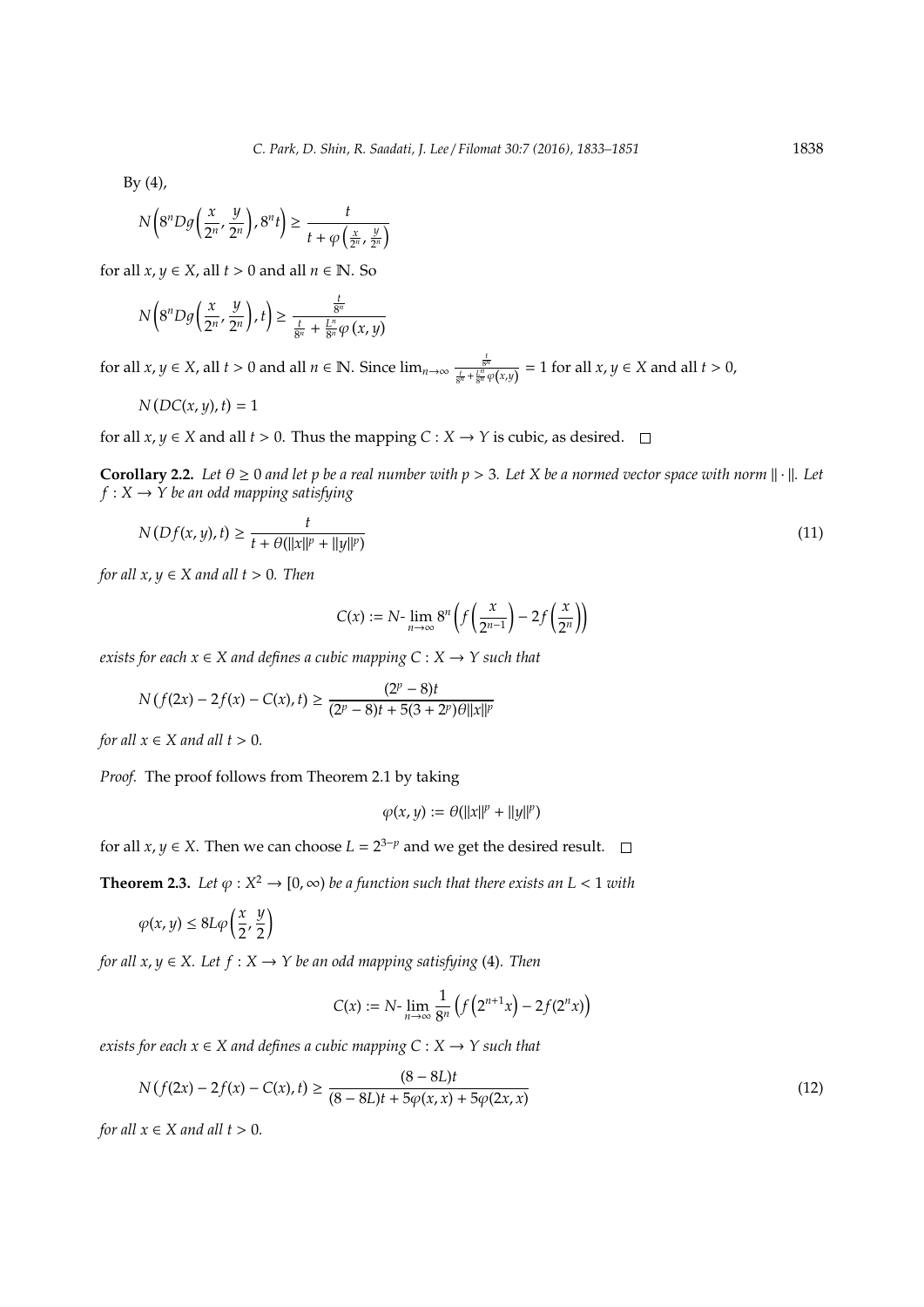*Proof.* Let  $(S, d)$  be the generalized metric space defined in the proof of Theorem 2.1. Consider the linear mapping  $J : S \rightarrow S$  such that

$$
Jg(x) := \frac{1}{8}g(2x)
$$

for all  $x \in X$ .

Let  $g, h \in S$  be given such that  $d(g, h) = \varepsilon$ . Then

$$
N(g(x) - h(x), \varepsilon t) \ge \frac{t}{t + \varphi(x, x) + \varphi(2x, x)}
$$

for all  $x \in X$  and all  $t > 0$ . Hence

$$
N(Jg(x) - Jh(x), Let) = N\left(\frac{1}{8}g(2x) - \frac{1}{8}h(2x), Let\right)
$$
  
= 
$$
N(g(2x) - h(2x), 8Let)
$$
  

$$
\geq \frac{8Lt}{8Lt + \varphi(2x, 2x) + \varphi(4x, 2x)} \geq \frac{8Lt}{8Lt + 8L(\varphi(x, x) + \varphi(2x, x))}
$$
  
= 
$$
\frac{t}{t + \varphi(x, x) + \varphi(2x, x)}
$$

for all  $x \in X$  and all  $t > 0$ . So  $d(q, h) = \varepsilon$  implies that  $d(Jq, Th) \leq L\varepsilon$ . This means that

$$
d(Jg, Jh) \le Ld(g, h)
$$

for all  $q, h \in S$ .

It follows from (9) that

$$
N\left(g(x) - \frac{1}{8}g(2x), \frac{5}{8}t\right) \ge \frac{t}{t + \varphi(x, x) + \varphi(2x, x)}
$$

for all  $x \in X$  and all  $t > 0$ . So  $d(g, Jg) \leq \frac{5}{8}$ .

By Theorem 1.4, there exists a mapping  $C: X \rightarrow Y$  satisfying the following:

(1) *C* is a fixed point of *J*, i.e.,

$$
C(2x) = 8C(x) \tag{13}
$$

for all  $x \in X$ . Since  $q: X \to Y$  is odd,  $C: X \to Y$  is an odd mapping. The mapping *C* is a unique fixed point of *J* in the set

$$
M = \{ g \in S : d(f, g) < \infty \}.
$$

This implies that *C* is a unique mapping satisfying (13) such that there exists a  $\mu \in (0, \infty)$  satisfying

$$
N(g(x) - C(x), \mu t) \ge \frac{t}{t + \varphi(x, x) + \varphi(2x, x)}
$$

for all  $x \in X$  and all  $t > 0$ ;

(2)  $d(J^n g, C) \to 0$  as  $n \to \infty$ . This implies the equality

$$
N\text{-}\lim_{n\to\infty}\frac{1}{8^n}g(2^n x)=C(x)
$$

for all  $x \in X$ ;

(3)  $d(g, C) \leq \frac{1}{1-L} d(g, Jg)$ , which implies the inequality

$$
d(g,C) \leq \frac{5}{8-8L}.
$$

This implies that the inequality (12) holds.

The rest of the proof is similar to the proof of Theorem 2.1.  $\Box$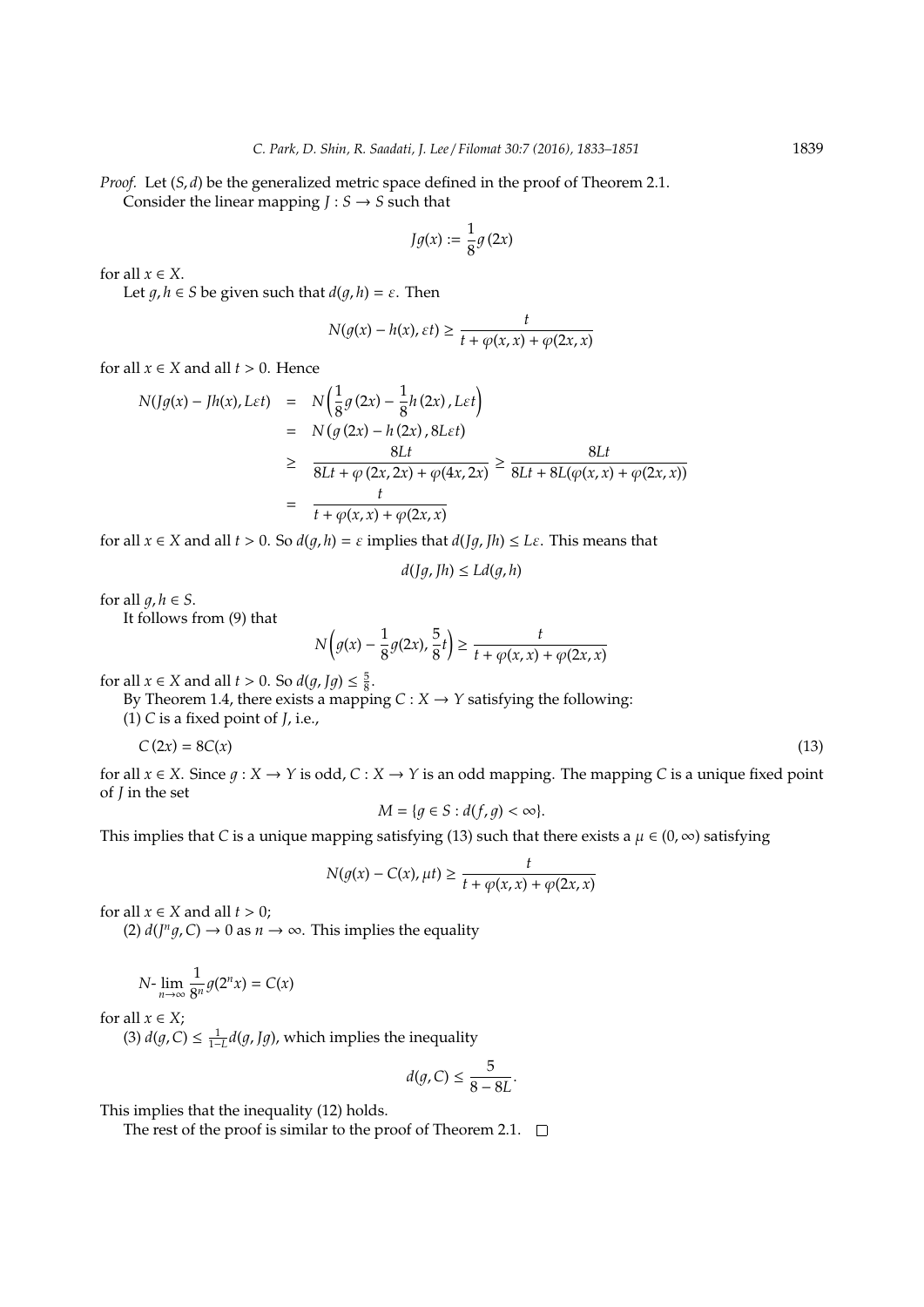**Corollary 2.4.** Let  $\theta \ge 0$  and let p be a real number with  $0 < p < 3$ . Let X be a normed vector space with norm  $\|\cdot\|$ . *Let*  $f: X \rightarrow Y$  *be an odd mapping satisfying* (11)*. Then* 

$$
C(x) := N \cdot \lim_{n \to \infty} \frac{1}{8^n} \left( f\left(2^{n+1} x\right) - 2f(2^n x) \right)
$$

*exists for each*  $x \in X$  *and defines a cubic mapping*  $C : X \rightarrow Y$  *such that* 

$$
N(f(2x) - 2f(x) - C(x), t) \ge \frac{(8 - 2^p)t}{(8 - 2^p)t + 5(3 + 2^p)\theta||x||^p}
$$

*for all*  $x \in X$  *and all*  $t > 0$ *.* 

*Proof.* The proof follows from Theorem 2.3 by taking

$$
\varphi(x,y) := \theta(||x||^p + ||y||^p)
$$

for all *x*, *y*  $\in$  *X*. Then we can choose  $L = 2^{p-3}$  and we get the desired result.

**Theorem 2.5.** Let  $\varphi: X^2 \to [0, \infty)$  be a function such that there exists an  $L < 1$  with

$$
\varphi(x,y)\leq \frac{L}{2}\varphi\left(2x,2y\right)
$$

*for all x*,  $y \in X$ *. Let*  $f : X \to Y$  *be an odd mapping satisfying* (4)*. Then* 

$$
A(x) := N \cdot \lim_{n \to \infty} 2^n \left( f\left(\frac{x}{2^{n-1}}\right) - 8f\left(\frac{x}{2^n}\right) \right)
$$

*exists for each*  $x \in X$  *and defines an additive mapping*  $A: X \rightarrow Y$  *such that* 

$$
N(f(2x) - 8f(x) - A(x), t) \ge \frac{(2 - 2L)t}{(2 - 2L)t + 5L(\varphi(x, x) + \varphi(2x, x))}
$$
\n(14)

*for all*  $x \in X$  *and all*  $t > 0$ *.* 

*Proof.* Let  $(S, d)$  be the generalized metric space defined in the proof of Theorem 2.1.

Letting *y* :=  $\frac{x}{2}$  and  $h(x) := f(2x) - 8f(x)$  for all  $x \in X$  in (8), we get

$$
N\left(h(x) - 2h\left(\frac{x}{2}\right), 5t\right) \ge \frac{t}{t + \varphi\left(\frac{x}{2}, \frac{x}{2}\right) + \varphi\left(x, \frac{x}{2}\right)}
$$
\n(15)

for all  $x \in X$  and all  $t > 0$ .

Now we consider the linear mapping  $J : S \rightarrow S$  such that

$$
Jh(x):=2h\left(\frac{x}{2}\right)
$$

for all  $x \in X$ .

Let  $q, h \in S$  be given such that  $d(q, h) = \varepsilon$ . Then

$$
N(g(x) - h(x), \varepsilon t) \ge \frac{t}{t + \varphi(x, x) + \varphi(2x, x)}
$$

for all  $x \in X$  and all  $t > 0$ . Hence

$$
N(Jg(x) - Jh(x), L\varepsilon t) = N\left(2g\left(\frac{x}{2}\right) - 2h\left(\frac{x}{2}\right), L\varepsilon t\right)
$$
  

$$
= N\left(g\left(\frac{x}{2}\right) - h\left(\frac{x}{2}\right), \frac{L}{2}\varepsilon t\right)
$$
  

$$
\geq \frac{\frac{Lt}{2}}{\frac{Lt}{2} + \varphi\left(\frac{x}{2}, \frac{x}{2}\right) + \varphi\left(x, \frac{x}{2}\right)} \geq \frac{\frac{Lt}{2}}{\frac{Lt}{2} + \frac{L}{2}(\varphi(x, x) + \varphi(2x, x))}
$$
  

$$
= \frac{t}{t + \varphi(x, x) + \varphi(2x, x)}
$$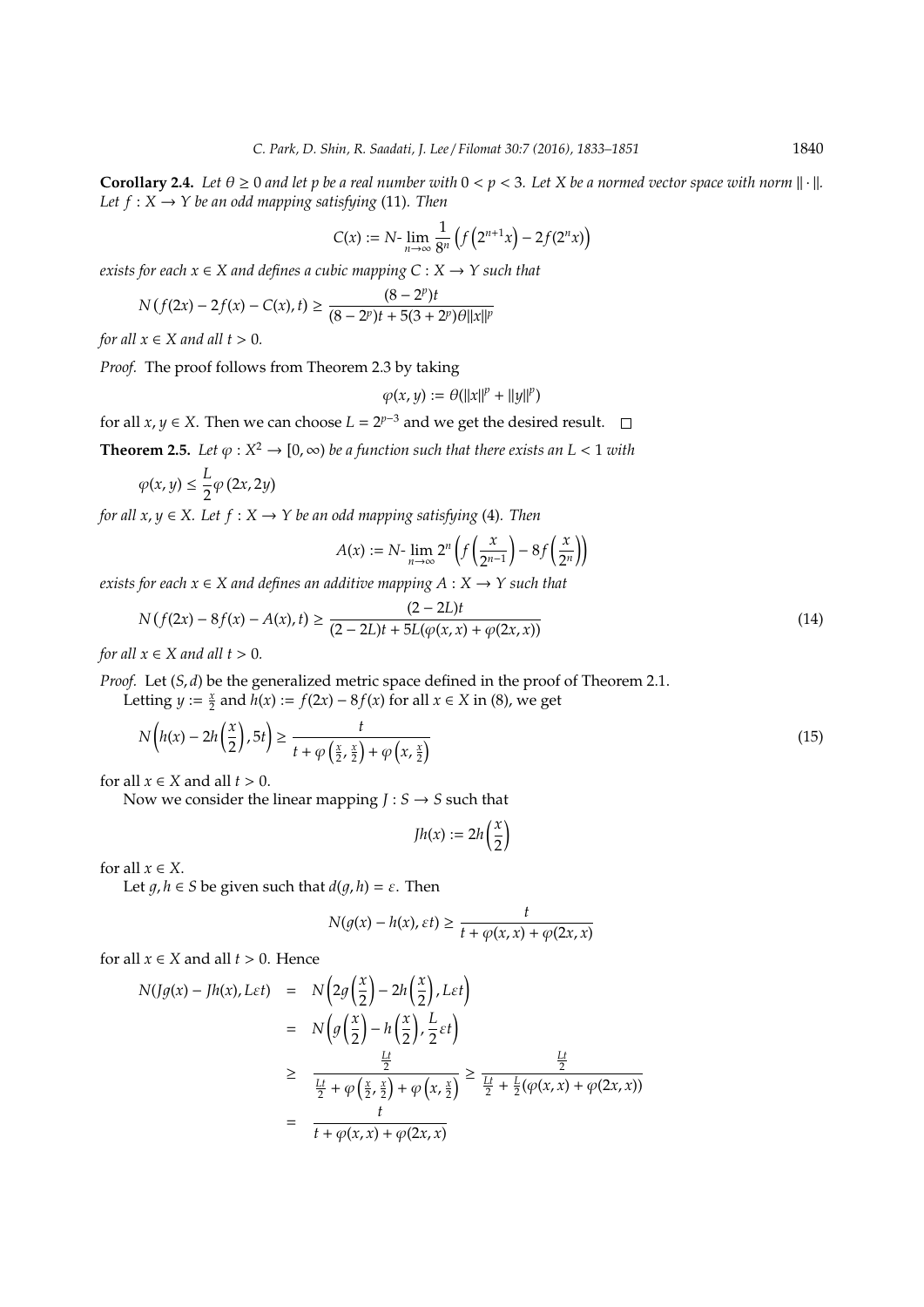for all  $x \in X$  and all  $t > 0$ . So  $d(q, h) = \varepsilon$  implies that  $d([q, h) \leq L\varepsilon$ . This means that

$$
d(Jg, Jh) \le Ld(g, h)
$$

for all  $q, h \in S$ .

It follows from (15) that

$$
N\left(h(x)-2h\left(\frac{x}{2}\right),\frac{5L}{2}t\right)\geq\frac{t}{t+\varphi(x,x)+\varphi(2x,x)}
$$

for all  $x \in X$  and all  $t > 0$ . So  $d(h, fh) \leq \frac{5L}{2}$ .

By Theorem 1.4, there exists a mapping  $A: X \rightarrow Y$  satisfying the following:

(1) *A* is a fixed point of *J*, i.e.,

$$
A\left(\frac{x}{2}\right) = \frac{1}{2}A(x) \tag{16}
$$

for all  $x \in X$ . Since  $h: X \to Y$  is odd,  $A: X \to Y$  is an odd mapping. The mapping A is a unique fixed point of *J* in the set

$$
M = \{ g \in S : d(f, g) < \infty \}.
$$

This implies that *A* is a unique mapping satisfying (16) such that there exists a  $\mu \in (0, \infty)$  satisfying

$$
N(h(x) - A(x), \mu t) \ge \frac{t}{t + \varphi(x, x) + \varphi(2x, x)}
$$

for all  $x \in X$  and all  $t > 0$ ;

 $(2) d(J<sup>n</sup>h, A) \rightarrow 0$  as  $n \rightarrow \infty$ . This implies the equality

$$
N\text{-}\lim_{n\to\infty}2^nh\left(\frac{x}{2^n}\right)=A(x)
$$

for all  $x \in X$ ;

(3)  $d(h, A) \leq \frac{1}{1-L}d(h, Jh)$ , which implies the inequality

$$
d(h,A) \leq \frac{5L}{2-2L}.
$$

This implies that the inequality (14) holds.

The rest of the proof is similar to the proof of Theorem 2.1.  $\Box$ 

**Corollary 2.6.** Let  $\theta \ge 0$  and let p be a real number with  $p > 1$ . Let X be a normed vector space with norm  $\|\cdot\|$ . Let  $f: X \rightarrow Y$  be an odd mapping satisfying (11). Then

$$
A(x) := N \cdot \lim_{n \to \infty} 2^n \left( f\left(\frac{x}{2^{n-1}}\right) - 8f\left(\frac{x}{2^n}\right) \right)
$$

*exists for each*  $x \in X$  *and defines an additive mapping*  $A: X \rightarrow Y$  *such that* 

$$
N(f(2x) - 8f(x) - A(x), t) \ge \frac{(2^p - 2)t}{(2^p - 2)t + 5(3 + 2^p)\theta ||x||^p}
$$

*for all*  $x \in X$  *and all*  $t > 0$ *.* 

*Proof.* The proof follows from Theorem 2.5 by taking

$$
\varphi(x,y) := \theta(||x||^p + ||y||^p)
$$

for all *x*, *y*  $\in$  *X*. Then we can choose  $L = 2^{1-p}$  and we get the desired result.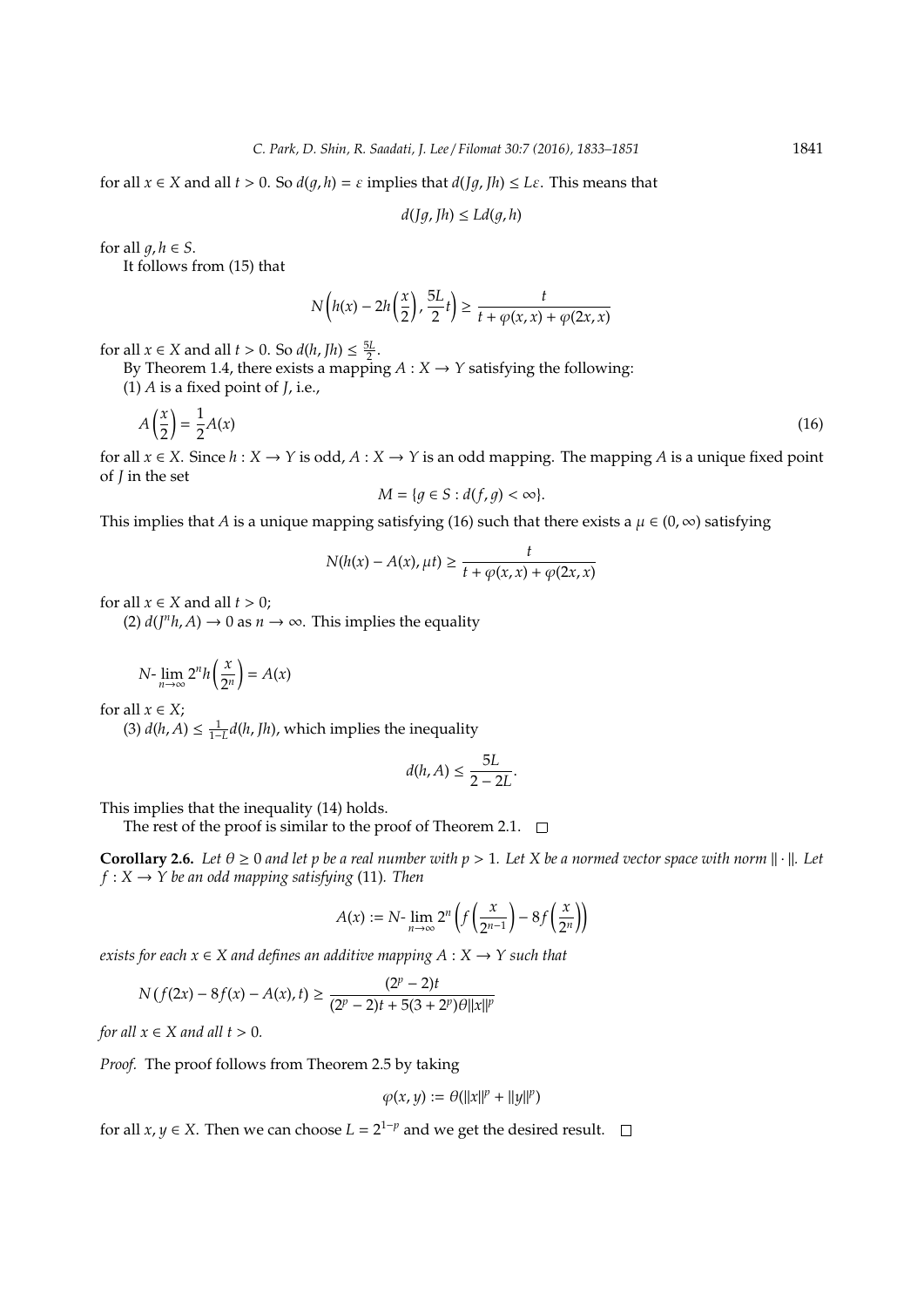**Theorem 2.7.** Let  $\varphi: X^2 \to [0, \infty)$  be a function such that there exists an  $L < 1$  with

$$
\varphi(x,y)\leq 2L\varphi\left(\frac{x}{2},\frac{y}{2}\right)
$$

*for all x, y*  $\in$  *X. Let f* : *X*  $\rightarrow$  *Y be an odd mapping satisfying* (4)*. Then* 

$$
A(x) := N \cdot \lim_{n \to \infty} \frac{1}{2^n} \left( f\left(2^{n+1} x\right) - 8 f(2^n x) \right)
$$

*exists for each*  $x \in X$  *and defines an additive mapping*  $A: X \rightarrow Y$  *such that* 

$$
N(f(2x) - 8f(x) - A(x), t) \ge \frac{(2 - 2L)t}{(2 - 2L)t + 5\varphi(x, x) + 5\varphi(2x, x)}
$$
(17)

*for all*  $x \in X$  *and all*  $t > 0$ *.* 

*Proof.* Let  $(S, d)$  be the generalized metric space defined in the proof of Theorem 2.1.

Consider the linear mapping  $J : S \rightarrow S$  such that

$$
Jh(x):=\frac{1}{2}h\left(2x\right)
$$

for all  $x \in X$ .

Let  $q, h \in S$  be given such that  $d(q, h) = \varepsilon$ . Then

$$
N(g(x) - h(x), \varepsilon t) \ge \frac{t}{t + \varphi(x, x) + \varphi(2x, x)}
$$

for all  $x \in X$  and all  $t > 0$ . Hence

$$
N(Jg(x) - Jh(x), Let) = N\left(\frac{1}{2}g(2x) - \frac{1}{2}h(2x), Let\right)
$$
  
= 
$$
N(g(2x) - h(2x), 2Let)
$$
  

$$
\geq \frac{2Lt}{2Lt + \varphi(2x, 2x) + \varphi(4x, 2x)} \geq \frac{2Lt}{2Lt + 2L(\varphi(x, x) + \varphi(2x, x))}
$$
  
= 
$$
\frac{t}{t + \varphi(x, x) + \varphi(2x, x)}
$$

for all  $x \in X$  and all  $t > 0$ . So  $d(q, h) = \varepsilon$  implies that  $d(fq, Th) \leq L\varepsilon$ . This means that

$$
d(Jg, Jh) \le Ld(g, h)
$$

for all  $q, h \in S$ .

It follows from (15) that

$$
N\left(h(x) - \frac{1}{2}h(2x), \frac{5}{2}t\right) \ge \frac{t}{t + \varphi(x, x) + \varphi(2x, x)}
$$

for all  $x \in X$  and all  $t > 0$ . So  $d(h, fh) \leq \frac{5}{2}$ .

By Theorem 1.4, there exists a mapping  $A: X \rightarrow Y$  satisfying the following:

(1) *A* is a fixed point of *J*, i.e.,

$$
A(2x) = 2A(x) \tag{18}
$$

for all  $x \in X$ . Since  $h : X \to Y$  is odd,  $A : X \to Y$  is an odd mapping. The mapping A is a unique fixed point of *J* in the set

$$
M = \{ g \in S : d(f, g) < \infty \}.
$$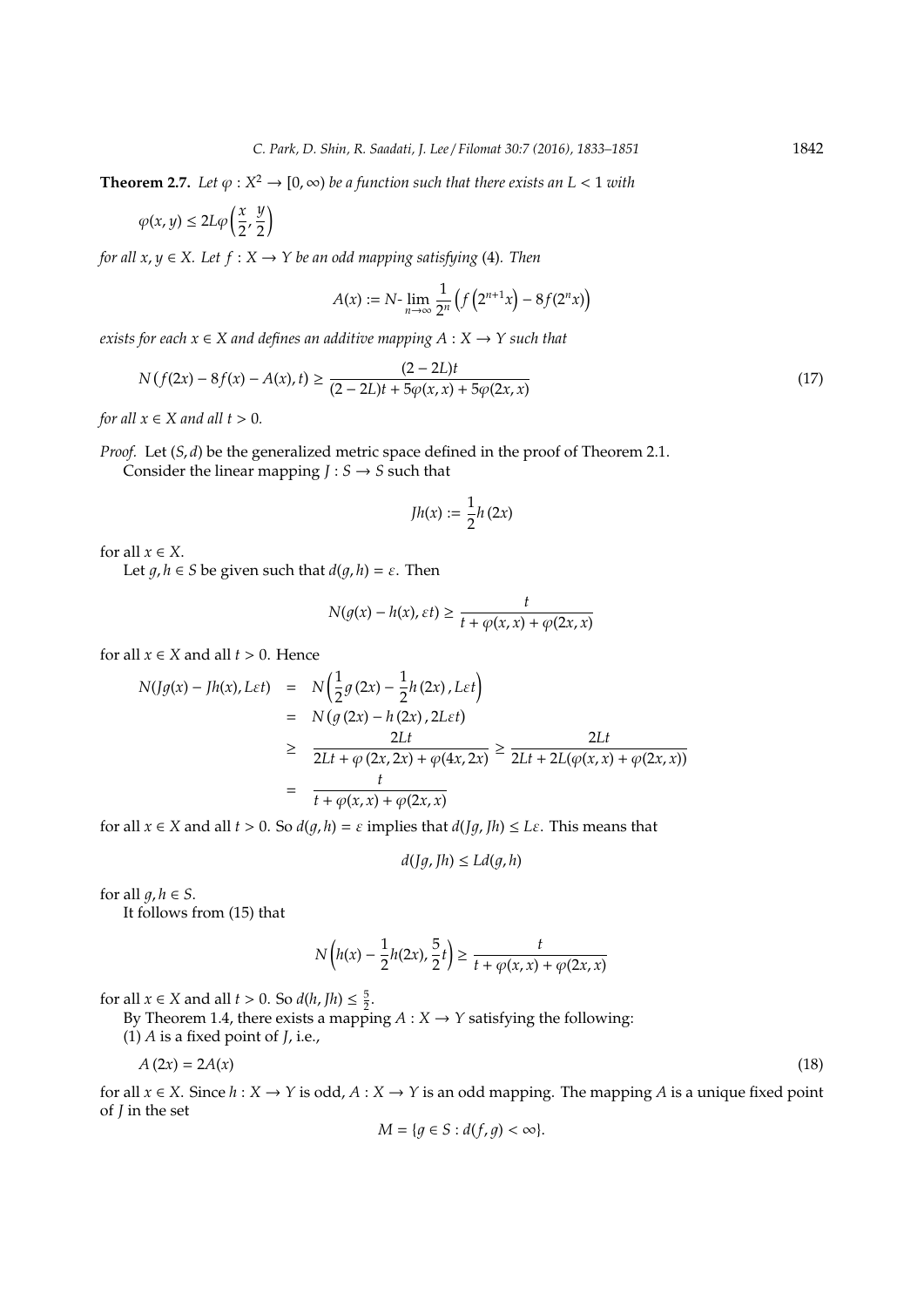This implies that *A* is a unique mapping satisfying (18) such that there exists a  $\mu \in (0, \infty)$  satisfying

$$
N(h(x) - A(x), \mu t) \ge \frac{t}{t + \varphi(x, x) + \varphi(2x, x)}
$$

for all  $x \in X$  and all  $t > 0$ ;

 $(2) d(J<sup>n</sup>h, A) \rightarrow 0$  as  $n \rightarrow \infty$ . This implies the equality

$$
N\text{-}\lim_{n\to\infty}\frac{1}{2^n}h(2^nx)=A(x)
$$

for all  $x \in X$ ;

(3)  $d(h, A) \leq \frac{1}{1-L}d(h, Jh)$ , which implies the inequality

$$
d(h,A) \leq \frac{5}{2-2L}.
$$

This implies that the inequality (17) holds.

The rest of the proof is similar to the proof of Theorem 2.1.  $\Box$ 

**Corollary 2.8.** Let  $\theta \ge 0$  and let p be a real number with  $0 < p < 1$ . Let X be a normed vector space with norm  $\|\cdot\|$ . *Let*  $f: X \rightarrow Y$  *be an odd mapping satisfying* (11)*. Then* 

$$
A(x) := N \cdot \lim_{n \to \infty} \frac{1}{2^n} \left( f\left(2^{n+1} x\right) - 8 f(2^n x) \right)
$$

*exists for each*  $x \in X$  *and defines an additive mapping*  $A: X \rightarrow Y$  *such that* 

$$
N(f(2x) - 8f(x) - A(x), t) \ge \frac{(2 - 2^p)t}{(2 - 2^p)t + 5(3 + 2^p)\theta||x||^p}
$$

*for all*  $x \in X$  *and all*  $t > 0$ *.* 

*Proof.* The proof follows from Theorem 2.7 by taking

$$
\varphi(x,y) := \theta(||x||^p + ||y||^p)
$$

for all *x*, *y*  $\in$  *X*. Then we can choose  $L = 2^{p-1}$  and we get the desired result.

## **3. Hyers-Ulam Stability of the Functional Equation** (1)**: an Even Case**

Using the fixed point method, we prove the Hyers-Ulam stability of the functional equation  $Df(x, y) = 0$ in fuzzy Banach spaces: an even case.

**Theorem 3.1.** Let  $\varphi: X^2 \to [0, \infty)$  be a function such that there exists an  $L < 1$  with

$$
\varphi(x,y) \le \frac{L}{16} \varphi\left(2x, 2y\right)
$$

*for all x, y*  $\in$  *X.* Let  $f : X \rightarrow Y$  be an even mapping satisfying  $f(0) = 0$  and (4). Then

$$
Q(x) := N \text{-} \lim_{n \to \infty} 16^n \left( f\left(\frac{x}{2^{n-1}}\right) - 4f\left(\frac{x}{2^n}\right) \right)
$$

*exists for each*  $x \in X$  *and defines a quartic mapping*  $Q : X \rightarrow Y$  *such that* 

$$
N\left(f(2x) - 4f(x) - Q(x), t\right) \ge \frac{(16 - 16L)t}{(16 - 16L)t + 5L(\varphi(x, x) + \varphi(2x, x))}
$$
\n(19)

*for all*  $x \in X$  *and all*  $t > 0$ *.*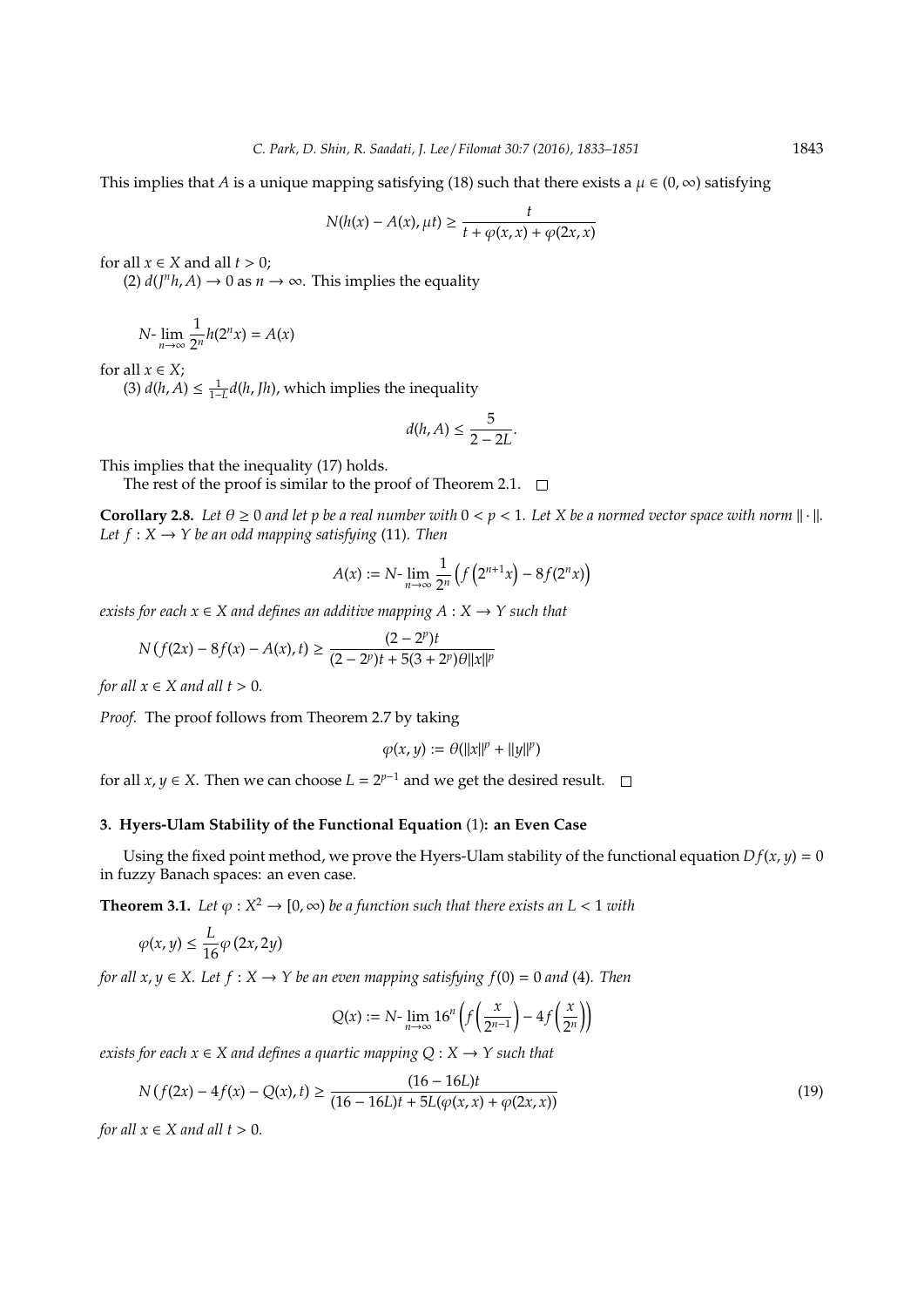*Proof.* Letting  $x = y$  in (4), we get

$$
N(f(3y) - 6f(2y) + 15f(y), t) \ge \frac{t}{t + \varphi(y, y)}
$$
\n(20)

for all  $y \in X$  and all  $t > 0$ .

Replacing *x* by 2*y* in (4), we get

$$
N(f(4y) - 4f(3y) + 4f(2y) + 4f(y), t) \ge \frac{t}{t + \varphi(2y, y)}
$$
\n(21)

for all  $y \in X$  and all  $t > 0$ .

By (20) and (21),

$$
N\left(f(4x) - 20f(2x) + 64f(x), 4t + t\right) \ge \min\left\{N\left(4(f(3x) - 6f(2x) + 15f(x)), 4t\right),\right.\n\left.\n\quad\nN\left(f(4x) - 4f(3x) + 4f(2x) + 4f(x)\right), t\right)\right\} \ge \frac{t}{t + \varphi(x, x) + \varphi(2x, x)}
$$
\n(22)

for all *x* ∈ *X* and all *t* > 0. Letting  $g(x) := f(2x) - 4f(x)$  for all  $x \in X$ , we get

$$
N\left(g(x) - 16g\left(\frac{x}{2}\right), 5t\right) \ge \frac{t}{t + \varphi\left(\frac{x}{2}, \frac{x}{2}\right) + \varphi\left(x, \frac{x}{2}\right)}
$$
\n<sup>(23)</sup>

for all  $x \in X$  and all  $t > 0$ .

Let (*S*, *d*) be the generalized metric space defined in the proof of Theorem 2.1.

Now we consider the linear mapping  $J : S \rightarrow S$  such that

$$
Jg(x):=16g\left(\frac{x}{2}\right)
$$

for all  $x \in X$ .

Let  $g, h \in S$  be given such that  $d(g, h) = \varepsilon$ . Then

$$
N(g(x) - h(x), \varepsilon t) \ge \frac{t}{t + \varphi(x, x) + \varphi(2x, x)}
$$

for all  $x \in X$  and all  $t > 0$ . Hence

$$
N(Jg(x) - Jh(x), L\varepsilon t) = N\left(16g\left(\frac{x}{2}\right) - 16h\left(\frac{x}{2}\right), L\varepsilon t\right)
$$
  

$$
= N\left(g\left(\frac{x}{2}\right) - h\left(\frac{x}{2}\right), \frac{L}{16}\varepsilon t\right)
$$
  

$$
\geq \frac{\frac{Lt}{16}}{\frac{Lt}{16} + \varphi\left(\frac{x}{2}, \frac{x}{2}\right) + \varphi\left(x, \frac{x}{2}\right)} \geq \frac{\frac{Lt}{16}}{\frac{Lt}{16} + \frac{L}{16}(\varphi(x, x) + \varphi(2x, x))}
$$
  

$$
= \frac{t}{t + \varphi(x, x) + \varphi(2x, x)}
$$

for all  $x \in X$  and all  $t > 0$ . So  $d(q, h) = \varepsilon$  implies that  $d(Jq, Th) \leq L\varepsilon$ . This means that

 $d(Jg, Jh) \leq Ld(g, h)$ 

for all  $q, h \in S$ .

It follows from (23) that

$$
N\left(g(x)-16g\left(\frac{x}{2}\right),\frac{5L}{16}t\right)\geq\frac{t}{t+\varphi(x,x)+\varphi(2x,x)}
$$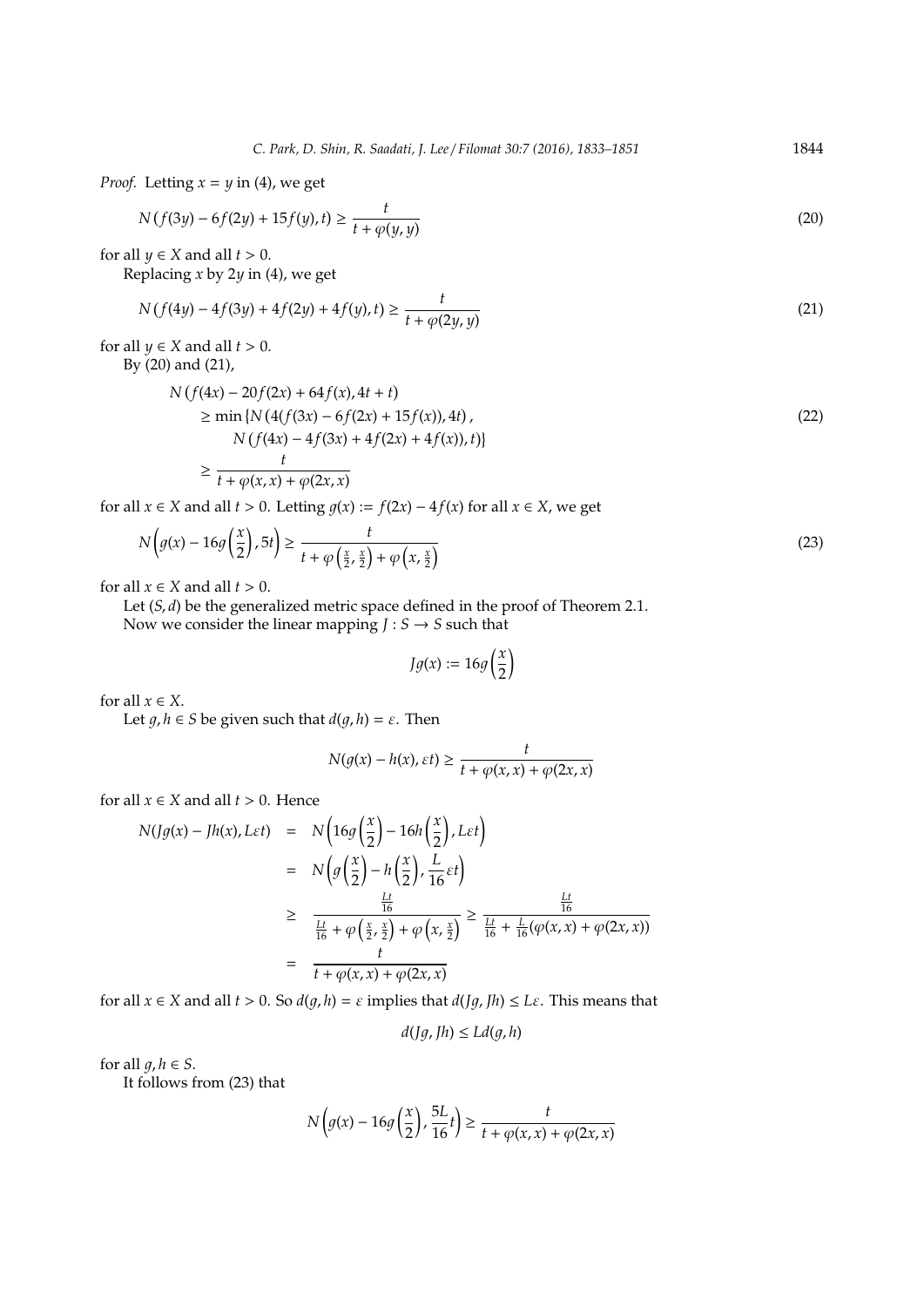for all  $x \in X$  and all  $t > 0$ . So  $d(g, Jg) \le \frac{5L}{16}$ .

By Theorem 1.4, there exists a mapping  $Q: X \to Y$  satisfying the following:

(1) *Q* is a fixed point of *J*, i.e.,

$$
Q\left(\frac{x}{2}\right) = \frac{1}{16}Q(x) \tag{24}
$$

for all  $x \in X$ . Since  $q: X \to Y$  is even,  $Q: X \to Y$  is an even mapping. The mapping Q is a unique fixed point of *J* in the set

$$
M = \{g \in S : d(f,g) < \infty\}.
$$

This implies that *Q* is a unique mapping satisfying (24) such that there exists a  $\mu \in (0, \infty)$  satisfying

$$
N(g(x) - Q(x), \mu t) \ge \frac{t}{t + \varphi(x, x) + \varphi(2x, x)}
$$

for all  $x \in X$  and all  $t > 0$ ;

(2)  $d(J^n g, Q) \to 0$  as  $n \to \infty$ . This implies the equality

$$
N\text{-}\lim_{n\to\infty}16^n g\left(\frac{x}{2^n}\right) = Q(x)
$$

for all  $x \in X$ ;

(3)  $d(g, Q) \leq \frac{1}{1-L} d(g, \text{J}g)$ , which implies the inequality

$$
d(g,Q) \le \frac{5L}{16 - 16L}.
$$

This implies that the inequality (19) holds.

The rest of the proof is similar to the proof of Theorem 2.1.  $\quad \Box$ 

**Corollary 3.2.** Let  $\theta \ge 0$  and let p be a real number with  $p > 4$ . Let X be a normed vector space with norm  $\|\cdot\|$ . Let  $f: X \to Y$  be an even mapping satisfying  $f(0) = 0$  and (11). Then

$$
Q(x) := N \cdot \lim_{n \to \infty} 16^n \left( f\left(\frac{x}{2^{n-1}}\right) - 4f\left(\frac{x}{2^n}\right) \right)
$$

*exists for each*  $x \in X$  *and defines a quartic mapping*  $Q: X \rightarrow Y$  *such that* 

$$
N(f(2x) - 4f(x) - Q(x), t) \ge \frac{(2^p - 16)t}{(2^p - 16)t + 5(3 + 2^p)\theta ||x||^p}
$$

*for all*  $x \in X$  *and all*  $t > 0$ *.* 

*Proof.* The proof follows from Theorem 3.1 by taking

$$
\varphi(x,y) := \theta(||x||^p + ||y||^p)
$$

for all  $x, y \in X$ . Then we can choose  $L = 2^{4-p}$  and we get the desired result.

**Theorem 3.3.** Let  $\varphi: X^2 \to [0, \infty)$  be a function such that there exists an  $L < 1$  with

$$
\varphi(x,y)\leq 16L\varphi\left(\frac{x}{2},\frac{y}{2}\right)
$$

*for all x, y*  $\in$  *X.* Let  $f : X \rightarrow Y$  be an even mapping satisfying  $f(0) = 0$  and (4). Then

$$
Q(x) := N \cdot \lim_{n \to \infty} \frac{1}{16^n} \left( f\left(2^{n+1}x\right) - 4f(2^n x) \right)
$$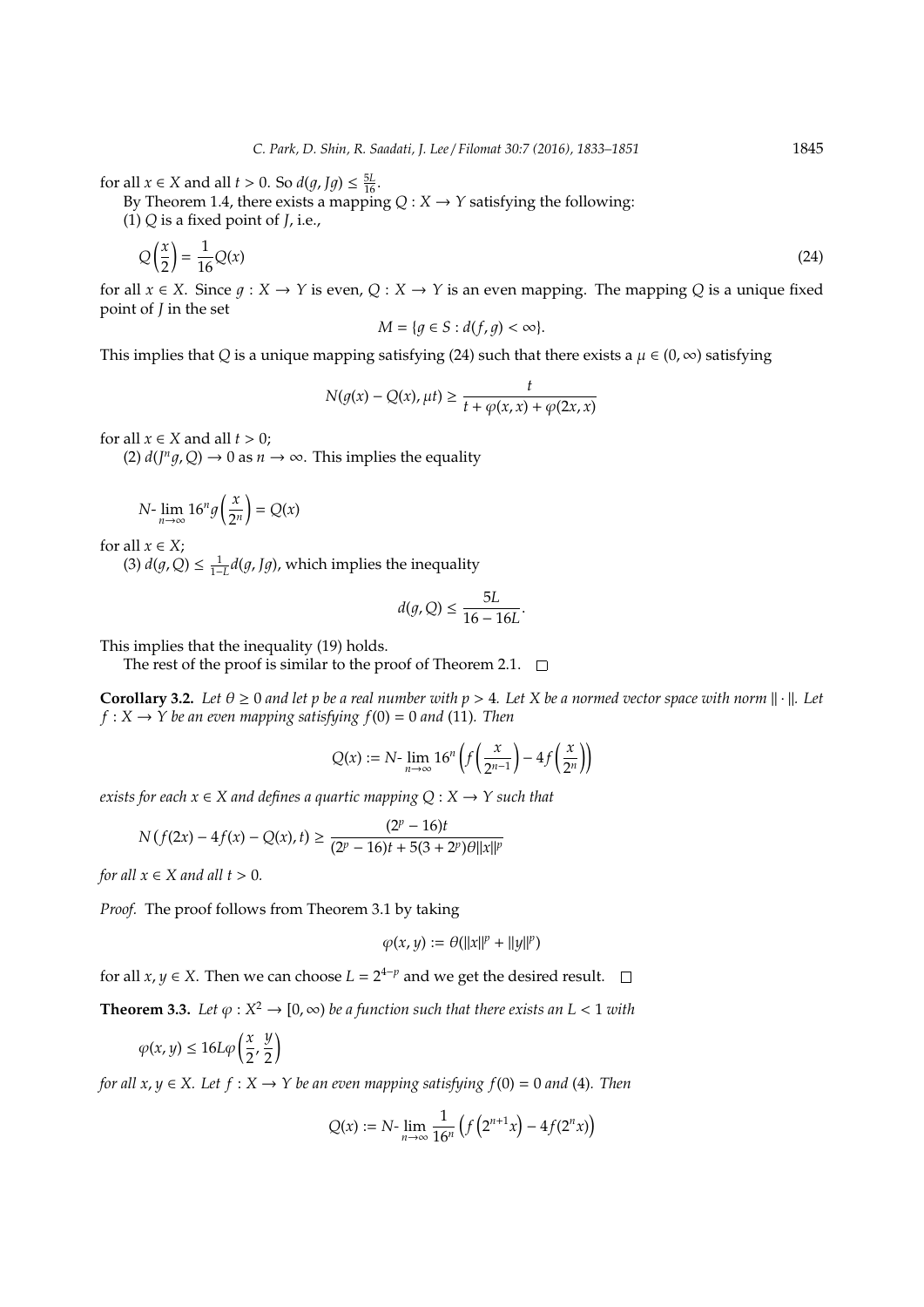*exists for each*  $x \in X$  *and defines a quartic mapping*  $Q: X \rightarrow Y$  *such that* 

$$
N(f(2x) - 4f(x) - Q(x), t) \ge \frac{(16 - 16L)t}{(16 - 16L)t + 5\varphi(x, x) + 5\varphi(2x, x)}
$$
(25)

*for all*  $x \in X$  *and all*  $t > 0$ *.* 

*Proof.* Let  $(S, d)$  be the generalized metric space defined in the proof of Theorem 2.1. Consider the linear mapping  $J : S \rightarrow S$  such that

$$
Jg(x):=\frac{1}{16}g\left(2x\right)
$$

for all  $x \in X$ .

Let  $q, h \in S$  be given such that  $d(q, h) = \varepsilon$ . Then

$$
N(g(x) - h(x), \varepsilon t) \ge \frac{t}{t + \varphi(x, x) + \varphi(2x, x)}
$$

for all  $x \in X$  and all  $t > 0$ . Hence

$$
N(Jg(x) - Jh(x), Let) = N\left(\frac{1}{16}g(2x) - \frac{1}{16}h(2x), Let\right)
$$
  
=  $N(g(2x) - h(2x), 16Let)$   

$$
\geq \frac{16Lt}{16Lt + \varphi(2x, 2x) + \varphi(4x, 2x)} \geq \frac{16Lt}{16Lt + 16L(\varphi(x, x) + \varphi(2x, x))}
$$
  
=  $\frac{t}{t + \varphi(x, x) + \varphi(2x, x)}$ 

for all  $x \in X$  and all  $t > 0$ . So  $d(g, h) = \varepsilon$  implies that  $d(Jg, Jh) \leq L\varepsilon$ . This means that

$$
d(Jg, Jh) \le Ld(g, h)
$$

for all  $q, h \in S$ .

It follows from (23) that

$$
N\left(g(x)-\frac{1}{16}g(2x),\frac{5}{16}t\right)\geq\frac{t}{t+\varphi(x,x)+\varphi(2x,x)}
$$

for all  $x \in X$  and all  $t > 0$ . So  $d(g, Jg) \leq \frac{5}{16}$ .

By Theorem 1.4, there exists a mapping  $Q: X \rightarrow Y$  satisfying the following:

(1) *Q* is a fixed point of *J*, i.e.,

$$
Q(2x) = 16Q(x) \tag{26}
$$

for all  $x \in X$ . Since  $g: X \to Y$  is even,  $Q: X \to Y$  is an even mapping. The mapping *Q* is a unique fixed point of *J* in the set

$$
M = \{ g \in S : d(f, g) < \infty \}.
$$

This implies that *Q* is a unique mapping satisfying (26) such that there exists a  $\mu \in (0, \infty)$  satisfying

$$
N(g(x) - Q(x), \mu t) \ge \frac{t}{t + \varphi(x, x) + \varphi(2x, x)}
$$

for all  $x \in X$  and all  $t > 0$ ;

 $(2) d(J<sup>n</sup>g, Q) \rightarrow 0$  as  $n \rightarrow \infty$ . This implies the equality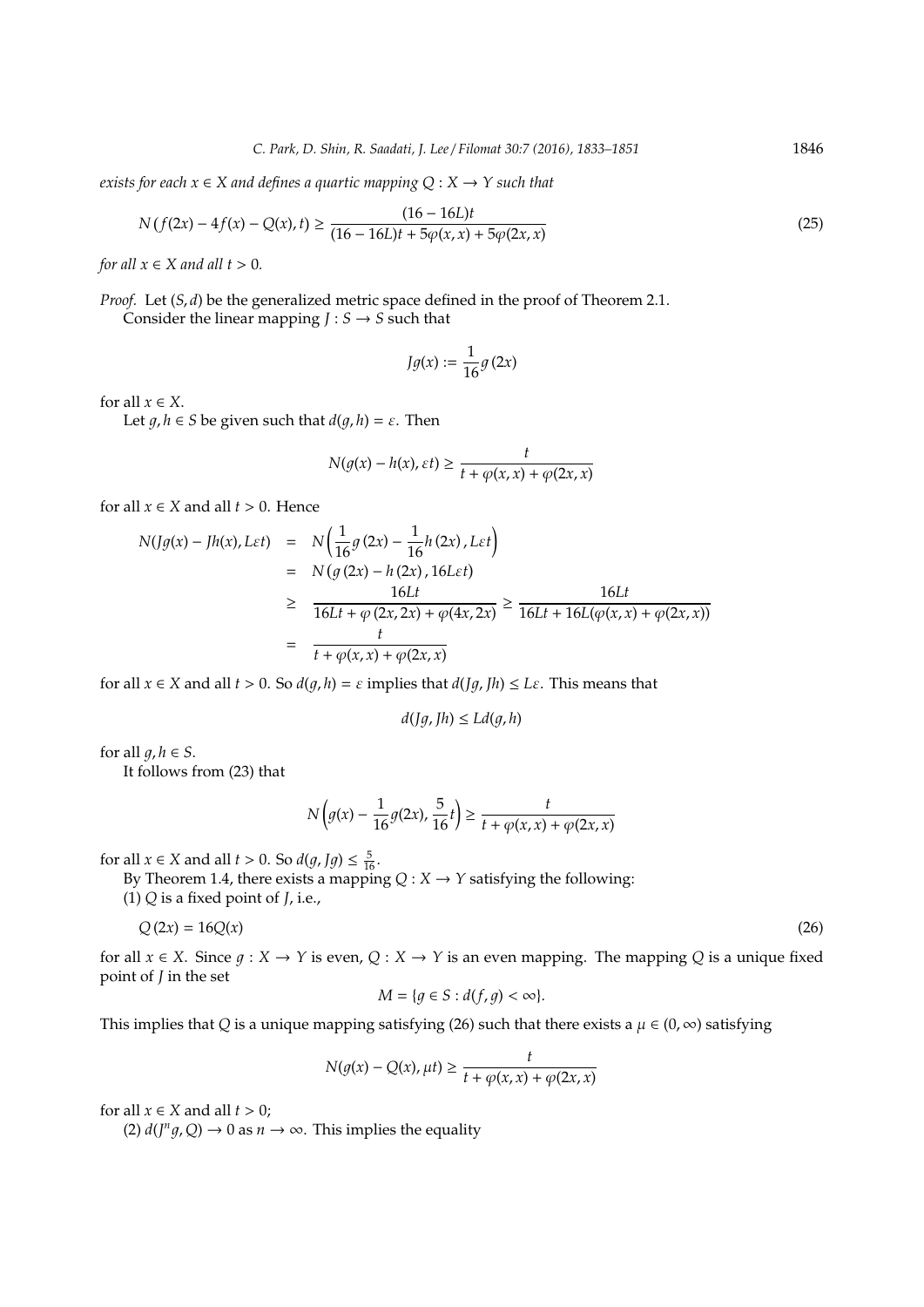$$
N\text{-}\lim_{n\to\infty}\frac{1}{16^n}g(2^n x)=Q(x)
$$

for all  $x \in X$ ;

(3)  $d(g, Q) \leq \frac{1}{1-L} d(g, \text{J}g)$ , which implies the inequality

$$
d(g,Q) \le \frac{5}{16 - 16L}
$$

.

This implies that the inequality (25) holds.

The rest of the proof is similar to the proof of Theorem 2.1.  $\Box$ 

**Corollary 3.4.** Let  $\theta \ge 0$  and let p be a real number with  $0 < p < 4$ . Let X be a normed vector space with norm  $\|\cdot\|$ . *Let*  $f : X \rightarrow Y$  *be an even mapping satisfying*  $f(0) = 0$  *and* (11)*. Then* 

$$
Q(x) := N \cdot \lim_{n \to \infty} \frac{1}{16^n} \left( f\left(2^{n+1}x\right) - 4f(2^n x) \right)
$$

*exists for each*  $x \in X$  *and defines a quartic mapping*  $Q: X \rightarrow Y$  *such that* 

$$
N(f(2x) - 4f(x) - Q(x), t) \ge \frac{(16 - 2^p)t}{(16 - 2^p)t + 5(3 + 2^p)\theta||x||^p}
$$

*for all*  $x \in X$  *and all*  $t > 0$ *.* 

*Proof.* The proof follows from Theorem 3.3 by taking

$$
\varphi(x,y) := \theta(||x||^p + ||y||^p)
$$

for all *x*, *y*  $\in$  *X*. Then we can choose  $L = 2^{p-4}$  and we get the desired result.

**Theorem 3.5.** Let  $\varphi: X^2 \to [0, \infty)$  be a function such that there exists an  $L < 1$  with

$$
\varphi(x,y) \leq \frac{L}{4}\varphi\left(2x,2y\right)
$$

*for all x, y*  $\in$  *X.* Let *f* : *X*  $\rightarrow$  *Y* be an even mapping satisfying *f*(0) = 0 *and* (4)*. Then* 

$$
T(x) := N \cdot \lim_{n \to \infty} 4^n \left( f\left(\frac{x}{2^{n-1}}\right) - 16f\left(\frac{x}{2^n}\right) \right)
$$

*exists for each x* ∈ *X and defines a quadratic mapping T* : *X* → *Y such that*

$$
N\left(f(2x) - 16f(x) - T(x), t\right) \ge \frac{(4 - 4L)t}{(4 - 4L)t + 5L(\varphi(x, x) + \varphi(2x, x))}
$$
\n(27)

*for all*  $x \in X$  *and all*  $t > 0$ *.* 

*Proof.* Let  $(S, d)$  be the generalized metric space defined in the proof of Theorem 2.1.

Letting  $h(x) := f(2x) - 16f(x)$  for all  $x \in X$  in (22), we get

$$
N\left(h(x) - 4h\left(\frac{x}{2}\right), 5t\right) \ge \frac{t}{t + \varphi\left(\frac{x}{2}, \frac{x}{2}\right) + \varphi\left(x, \frac{x}{2}\right)}
$$
\n<sup>(28)</sup>

for all  $x \in X$  and all  $t > 0$ .

Now we consider the linear mapping  $J : S \rightarrow S$  such that

 $Jh(x) := 4h\left(\frac{x}{2}\right)$ 2  $\lambda$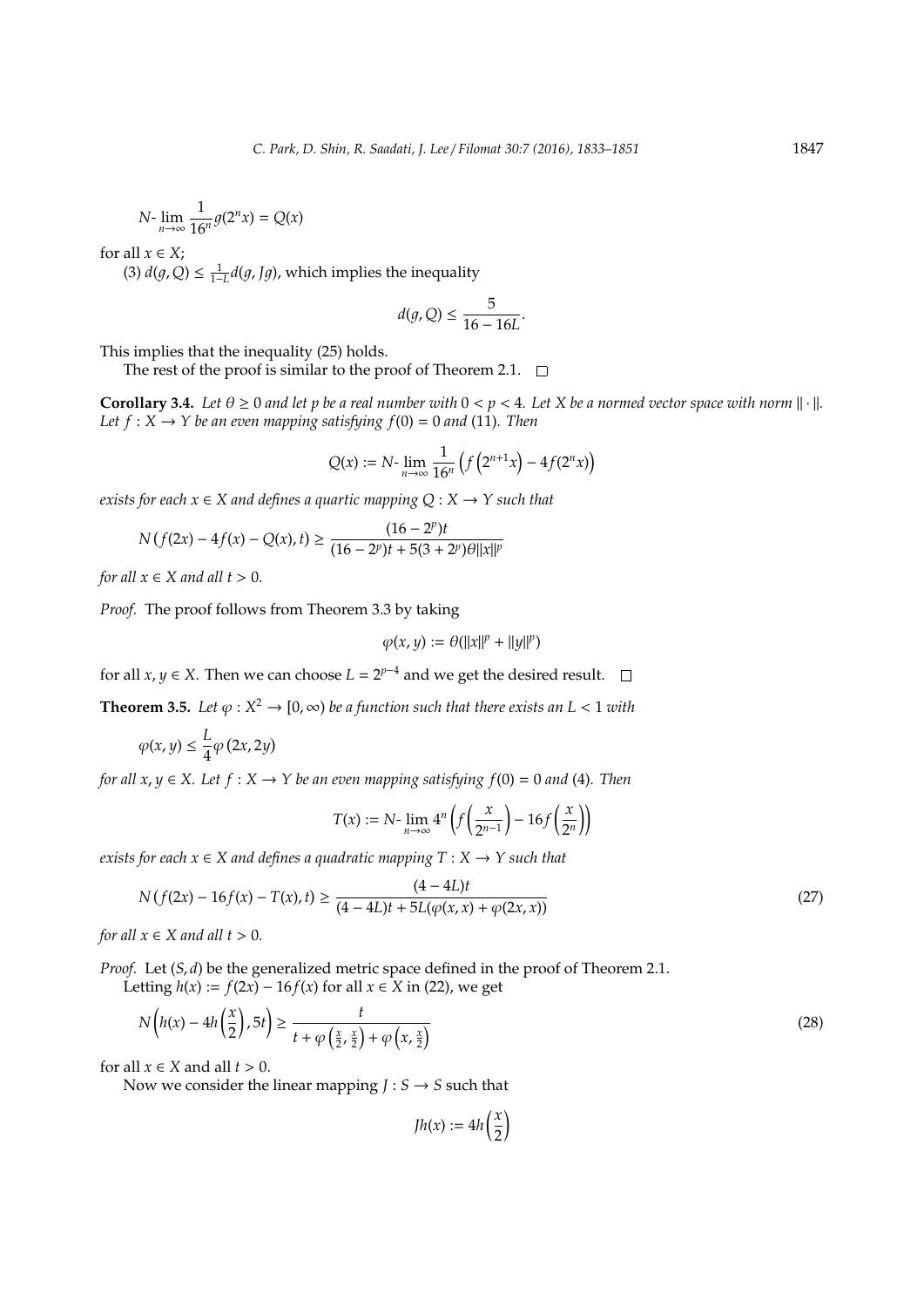for all  $x \in X$ .

Let  $q, h \in S$  be given such that  $d(q, h) = \varepsilon$ . Then

$$
N(g(x) - h(x), \varepsilon t) \ge \frac{t}{t + \varphi(x, x) + \varphi(2x, x)}
$$

for all  $x \in X$  and all  $t > 0$ . Hence

$$
N(Jg(x) - Jh(x), Let) = N\left(4g\left(\frac{x}{2}\right) - 4h\left(\frac{x}{2}\right), Let\right)
$$
  

$$
= N\left(g\left(\frac{x}{2}\right) - h\left(\frac{x}{2}\right), \frac{L}{4}et\right)
$$
  

$$
\geq \frac{\frac{Lt}{4}}{\frac{Lt}{4} + \varphi\left(\frac{x}{2}, \frac{x}{2}\right) + \varphi\left(\frac{x}{2}, x\right)} \geq \frac{\frac{Lt}{4}}{\frac{Lt}{4} + \frac{L}{4}(\varphi(x, x) + \varphi(2x, x))}
$$
  

$$
= \frac{t}{t + \varphi(x, x) + \varphi(2x, x)}
$$

for all  $x \in X$  and all  $t > 0$ . So  $d(q, h) = \varepsilon$  implies that  $d([q, h) \leq L\varepsilon$ . This means that

$$
d(Jg, Jh) \le Ld(g, h)
$$

for all  $q, h \in S$ .

It follows from (28) that

$$
N\left(h(x) - 4h\left(\frac{x}{2}\right), \frac{5L}{4}t\right) \ge \frac{t}{t + \varphi(x, x) + \varphi(2x, x)}
$$

for all  $x \in X$  and all  $t > 0$ . So  $d(h, fh) \leq \frac{5L}{4}$ .

By Theorem 1.4, there exists a mapping  $T : X \to Y$  satisfying the following:

(1) *T* is a fixed point of *J*, i.e.,

$$
T\left(\frac{x}{2}\right) = \frac{1}{4}T(x) \tag{29}
$$

for all  $x \in X$ . Since  $h: X \to Y$  is even,  $T: X \to Y$  is an even mapping. The mapping *T* is a unique fixed point of *J* in the set

$$
M = \{ g \in S : d(f, g) < \infty \}.
$$

This implies that *T* is a unique mapping satisfying (29) such that there exists a  $\mu \in (0, \infty)$  satisfying

$$
N(h(x) - T(x), \mu t) \ge \frac{t}{t + \varphi(x, x) + \varphi(2x, x)}
$$

for all  $x \in X$  and all  $t > 0$ ;

(2)  $d(J<sup>n</sup>h, T) \rightarrow 0$  as  $n \rightarrow \infty$ . This implies the equality

$$
N\text{-}\lim_{n\to\infty}4^n h\left(\frac{x}{2^n}\right) = T(x)
$$

for all  $x \in X$ ;

(3)  $d(h, T) \leq \frac{1}{1-L}d(h, Jh)$ , which implies the inequality

$$
d(h,T) \leq \frac{5L}{4-4L}.
$$

This implies that the inequality (27) holds.

The rest of the proof is similar to the proof of Theorem 2.1.  $\Box$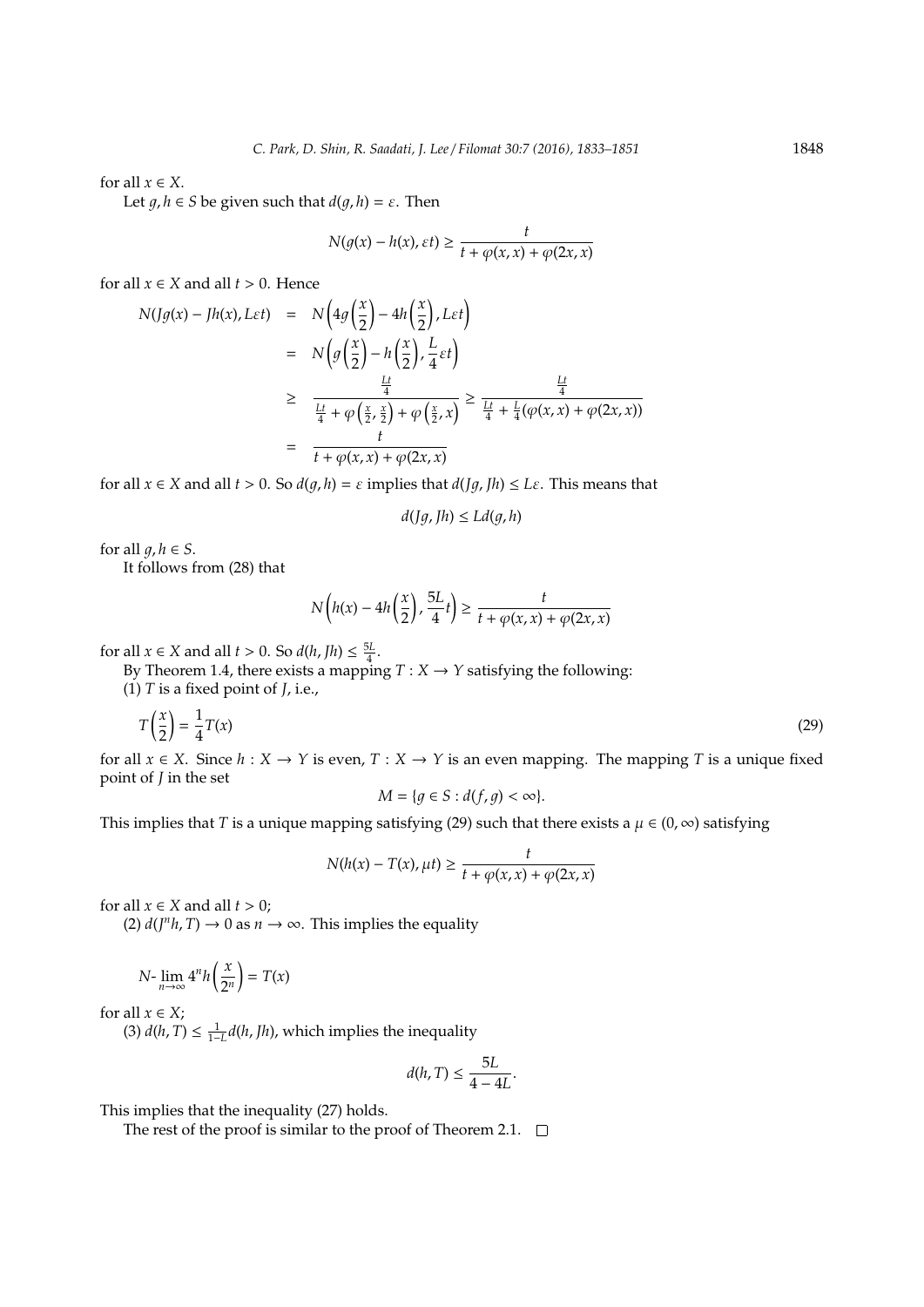**Corollary 3.6.** Let  $\theta \ge 0$  and let p be a real number with  $p > 2$ . Let X be a normed vector space with norm  $\|\cdot\|$ . Let  $f: X \to Y$  be an even mapping satisfying  $f(0) = 0$  and (11). Then

$$
T(x) := N \cdot \lim_{n \to \infty} 4^n \left( f\left(\frac{x}{2^{n-1}}\right) - 16f\left(\frac{x}{2^n}\right) \right)
$$

*exists for each*  $x \in X$  *and defines a quadratic mapping*  $T : X \rightarrow Y$  *such that* 

$$
N(f(2x) - 16f(x) - T(x), t) \ge \frac{(2^p - 4)t}{(2^p - 4)t + 5(3 + 2^p)\theta ||x||^p}
$$

*for all*  $x \in X$  *and all*  $t > 0$ *.* 

*Proof.* The proof follows from Theorem 3.5 by taking

$$
\varphi(x,y) := \theta(||x||^p + ||y||^p)
$$

for all *x*, *y*  $\in$  *X*. Then we can choose  $L = 2^{2-p}$  and we get the desired result.

**Theorem 3.7.** Let  $\varphi: X^2 \to [0, \infty)$  be a function such that there exists an  $L < 1$  with

$$
\varphi(x,y) \le 4L\varphi\left(\frac{x}{2},\frac{y}{2}\right)
$$

*for all x, y*  $\in$  *X.* Let  $f : X \rightarrow Y$  be an even mapping satisfying  $f(0) = 0$  and (4). Then

$$
T(x) := N \cdot \lim_{n \to \infty} \frac{1}{4^n} \left( f\left(2^{n+1} x\right) - 16 f(2^n x) \right)
$$

*exists for each*  $x \in X$  *and defines a quadratic mapping*  $T : X \rightarrow Y$  *such that* 

$$
N(f(2x) - 16f(x) - T(x), t) \ge \frac{(4 - 4L)t}{(4 - 4L)t + 5\varphi(x, x) + 5\varphi(2x, x)}
$$
(30)

*for all*  $x \in X$  *and all*  $t > 0$ *.* 

*Proof.* Let  $(S, d)$  be the generalized metric space defined in the proof of Theorem 2.1. Consider the linear mapping  $J : S \rightarrow S$  such that

$$
Jh(x):=\frac{1}{4}h\left(2x\right)
$$

for all  $x \in X$ .

Let  $g, h \in S$  be given such that  $d(g, h) = \varepsilon$ . Then

$$
N(g(x) - h(x), \varepsilon t) \ge \frac{t}{t + \varphi(x, x) + \varphi(2x, x)}
$$

for all  $x \in X$  and all  $t > 0$ . Hence

$$
N(Jg(x) - Jh(x), L\varepsilon t) = N\left(\frac{1}{4}g(2x) - \frac{1}{4}h(2x), L\varepsilon t\right)
$$
  
=  $N(g(2x) - h(2x), 4L\varepsilon t)$   
 $\geq \frac{4Lt}{4Lt + \varphi(2x, 2x) + \varphi(4x, 2x)} \geq \frac{4Lt}{4Lt + 4L(\varphi(x, x) + \varphi(2x, x))}$   
=  $\frac{t}{t + \varphi(x, x) + \varphi(2x, x)}$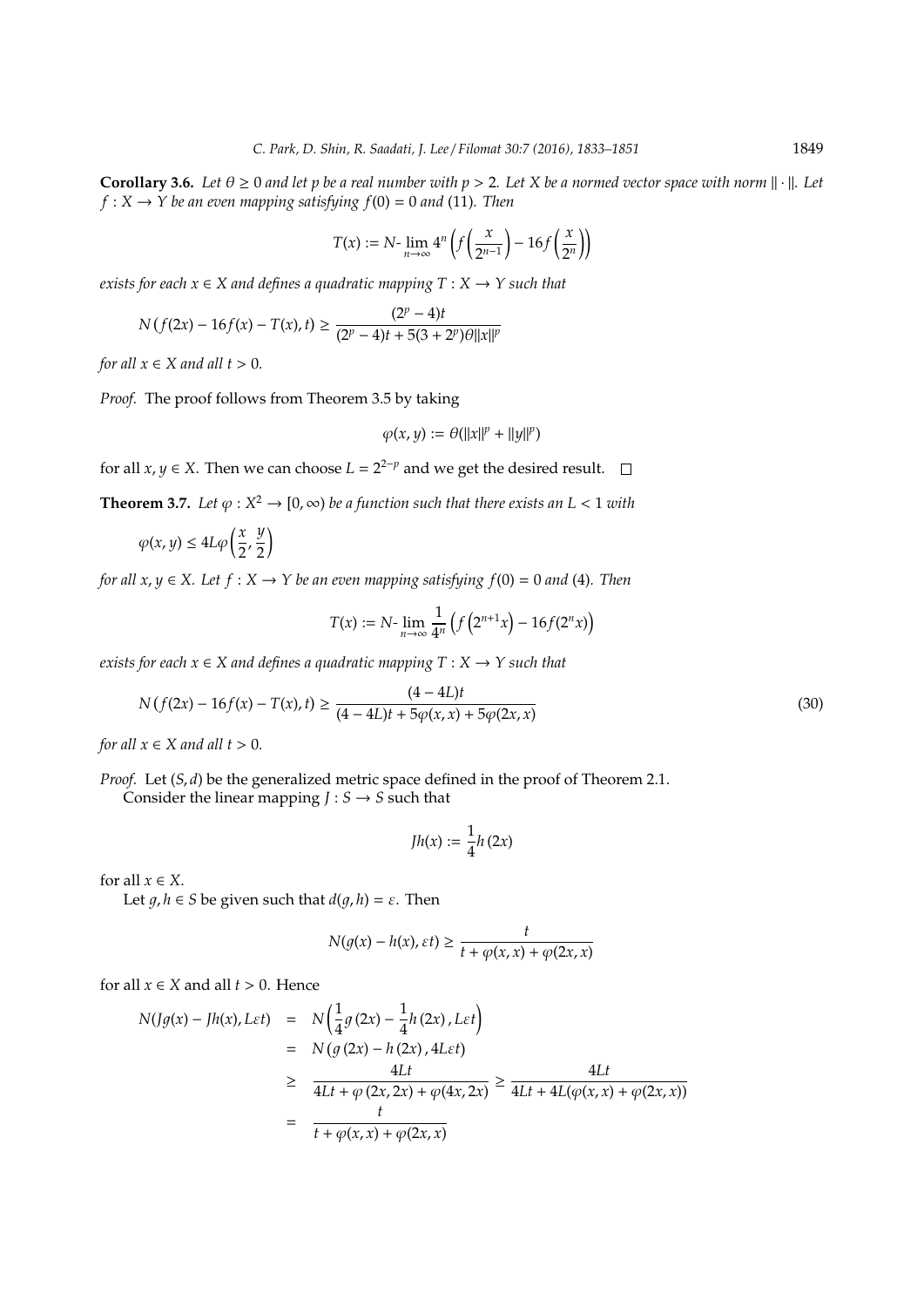for all  $x \in X$  and all  $t > 0$ . So  $d(q, h) = \varepsilon$  implies that  $d([q, h) \leq L\varepsilon$ . This means that

$$
d(Jg, Jh) \le Ld(g, h)
$$

for all  $q, h \in S$ .

It follows from (28) that

$$
N\left(h(x)-\frac{1}{4}h(2x),\frac{5}{4}t\right)\geq\frac{t}{t+\varphi(x,x)+\varphi(2x,x)}
$$

for all  $x \in X$  and all  $t > 0$ . So  $d(h, fh) \leq \frac{5}{4}$ .

By Theorem 1.4, there exists a mapping  $T : X \rightarrow Y$  satisfying the following:

(1) *T* is a fixed point of *J*, i.e.,

$$
T(2x) = 4T(x) \tag{31}
$$

for all  $x \in X$ . Since  $h: X \to Y$  is even,  $T: X \to Y$  is an even mapping. The mapping *T* is a unique fixed point of *J* in the set

$$
M = \{ g \in S : d(f, g) < \infty \}.
$$

This implies that *T* is a unique mapping satisfying (31) such that there exists a  $\mu \in (0, \infty)$  satisfying

$$
N(h(x) - T(x), \mu t) \ge \frac{t}{t + \varphi(x, x) + \varphi(2x, x)}
$$

for all  $x \in X$  and all  $t > 0$ :

(2)  $d(J<sup>n</sup>h, T) \rightarrow 0$  as  $n \rightarrow \infty$ . This implies the equality

$$
N\text{-}\lim_{n\to\infty}\frac{1}{4^n}h(2^nx)=T(x)
$$

for all  $x \in X$ ;

(3)  $d(h, T) \leq \frac{1}{1-L}d(h, Jh)$ , which implies the inequality

$$
d(h,T) \leq \frac{5}{4-4L}.
$$

This implies that the inequality (30) holds.

The rest of the proof is similar to the proof of Theorem 2.1.  $\Box$ 

**Corollary 3.8.** Let  $\theta \ge 0$  and let p be a real number with  $0 < p < 2$ . Let X be a normed vector space with norm  $\|\cdot\|$ . *Let*  $f: X \to Y$  be an even mapping satisfying  $f(0) = 0$  and (11). Then  $T(x) := N$ - $\lim_{n \to \infty} \frac{1}{4^n} \left( f(2^{n+1}x) - 16f(2^n x) \right)$ *exists for each*  $x \in X$  *and defines a quadratic mapping*  $T : X \rightarrow Y$  *such that* 

$$
N(f(2x) - 16f(x) - T(x), t) \ge \frac{(4 - 2^p)t}{(4 - 2^p)t + 5(3 + 2^p)\theta||x||^p}
$$

*for all*  $x \in X$  *and all*  $t > 0$ *.* 

*Proof.* The proof follows from Theorem 3.7 by taking

$$
\varphi(x,y) := \theta(||x||^p + ||y||^p)
$$

for all *x*, *y*  $\in$  *X*. Then we can choose  $L = 2^{p-2}$  and we get the desired result.